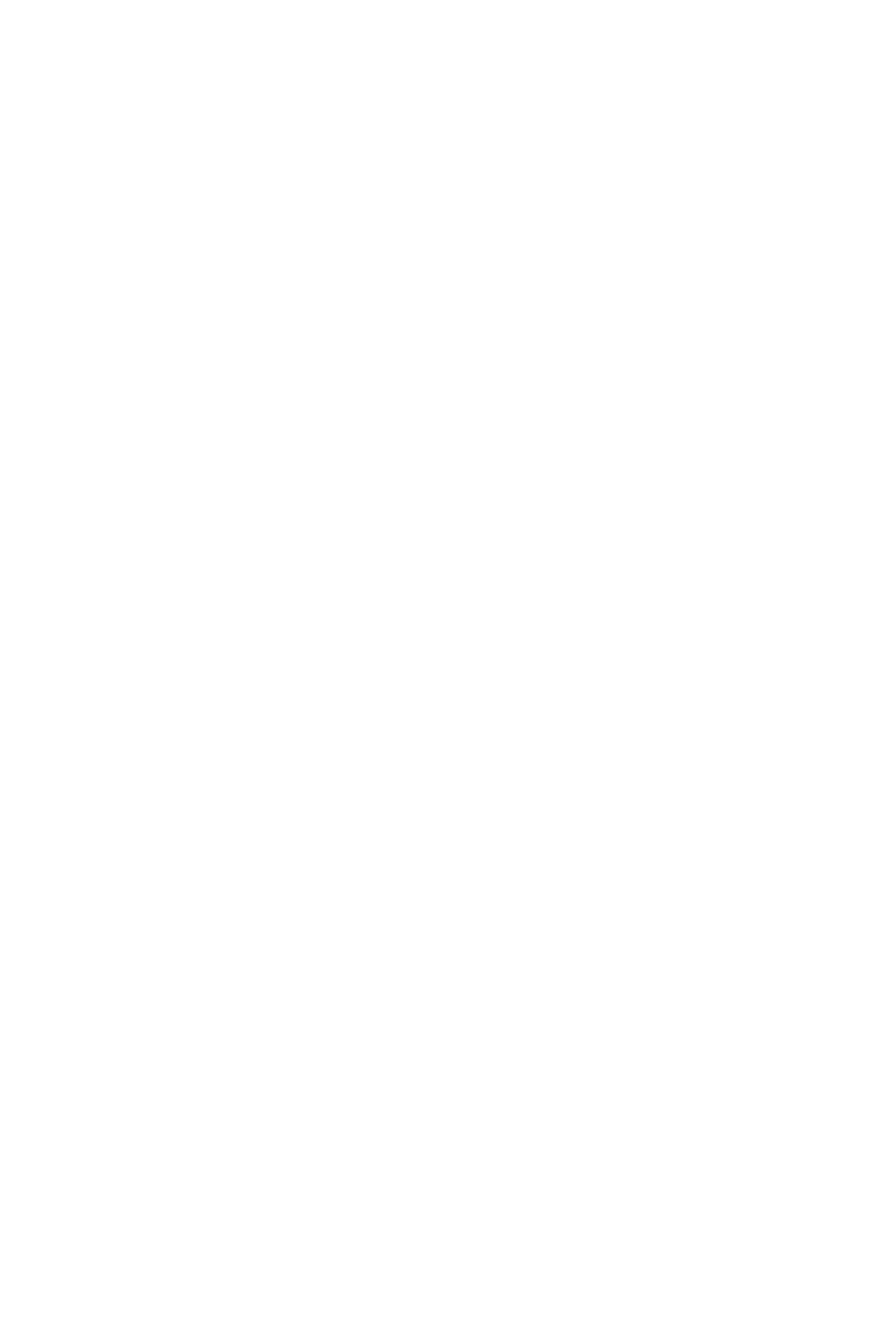

UNIVERSITY OF THE PHILIPPINES **CENTER FOR INTEGRATIVE AND DEVELOPMENT STUDIES** 

**Strategic Studies Program**

# **UP CIDS DISCUSSION PAPER 2019-03 Stopping Asia's 'Crisis Slide:'**  An Australian Perspective on Asia's Flashpoints

BRENDAN TAYLOR

The **UP CIDS Discussion Paper Series** features preliminary researches that may be subject to further revisions and are circulated in limited copies to elicit comments and suggestions for enrichment and refinement. The views and opinions expressed in this discussion paper are those of the author/s and neither reflect nor represent those of the University of the Philippines or the UP Center for Integrative and Development Studies. Papers in the series are not for quotation or reprinting without permission from the author/s and the Center.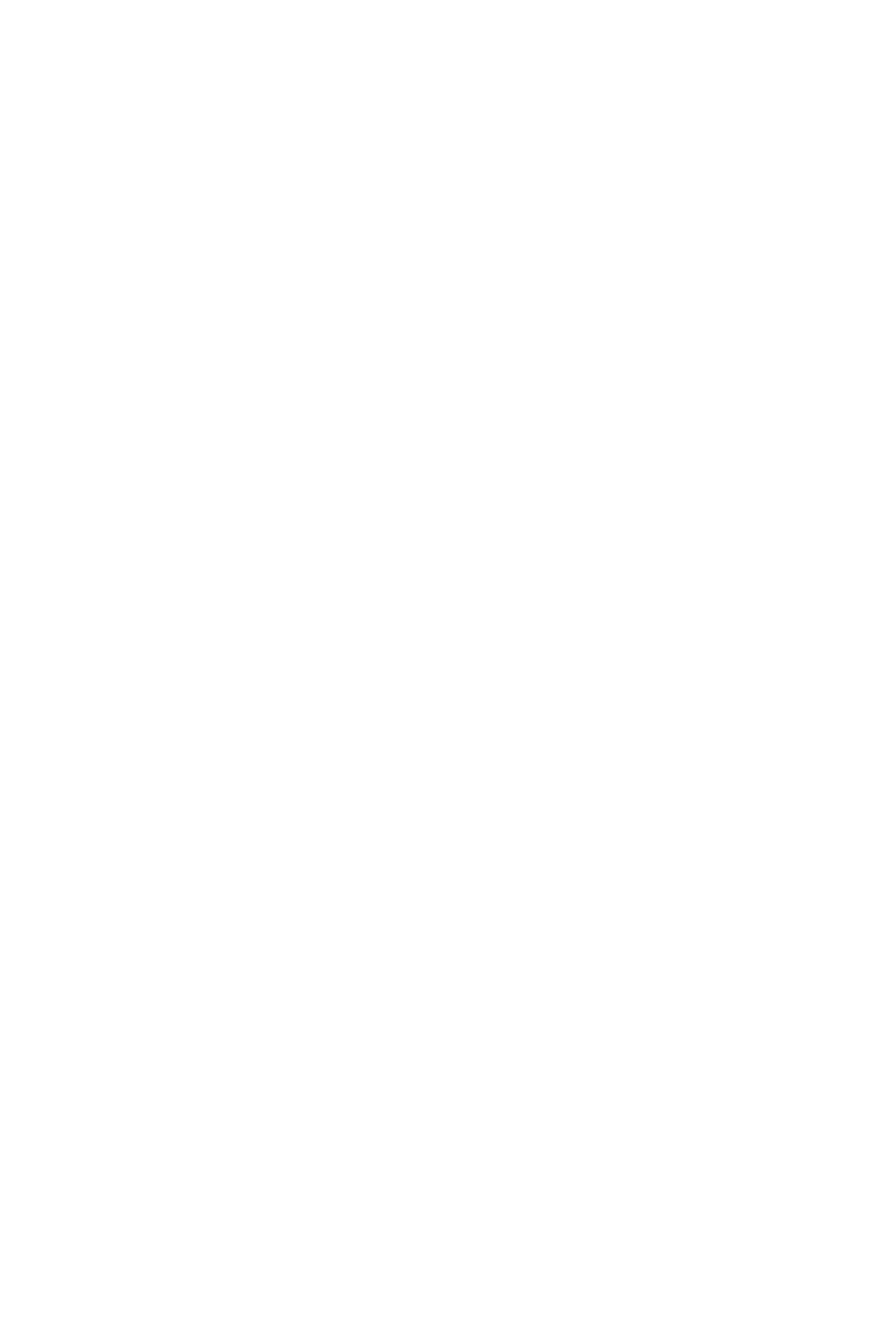# University of the Philippines<br>Office of International Linkages

As the national university, one of the mandates of the University of the Philippines (UP) is to serve as a regional and global university in cooperation with international and scientific unions, network universities, scholarly and professional associations in the Asia Pacific region and around the world (RA 9500).

The Office of International Linkages (OIL), a unit under the Office of the Vice President for Academic Affairs (OVPAA), carries out this mandate by identifying and exploring areas of cooperation and linkages with international and local research and higher education institutions (HEIs). It is engaged in the initiation, planning, implementation and monitoring of linkage activities. The office promotes academic collaboration through student and faculty exchange, joint research and publication, exchange of information materials, hosting of international conferences and other academic activities.

For UP to actively participate in the internationalization/ globalization arena and prepare for productive and beneficial partnership/engagements, OIL facilitated five internationalization initiatives including the World Experts Lecture Series (WELS) Program. These programs were approved by the Board of Regents (BOR) during its 1298th Meeting on 30 June 2014 with appropriate budgetary support.

Filipino and international world experts/leaders/artists from the academe, government and industry are invited to give special lectures/performances in UP in large highly-publicized convocations or conferences to further expose and inspire students, faculty and staff through the WELS program. Financial assistance is granted to the UP constituent university (CU) host/proponent (faculty/REPS). Since November 2014, 98 world experts have delivered and imparted their knowledge, experiences, and learnings in UP.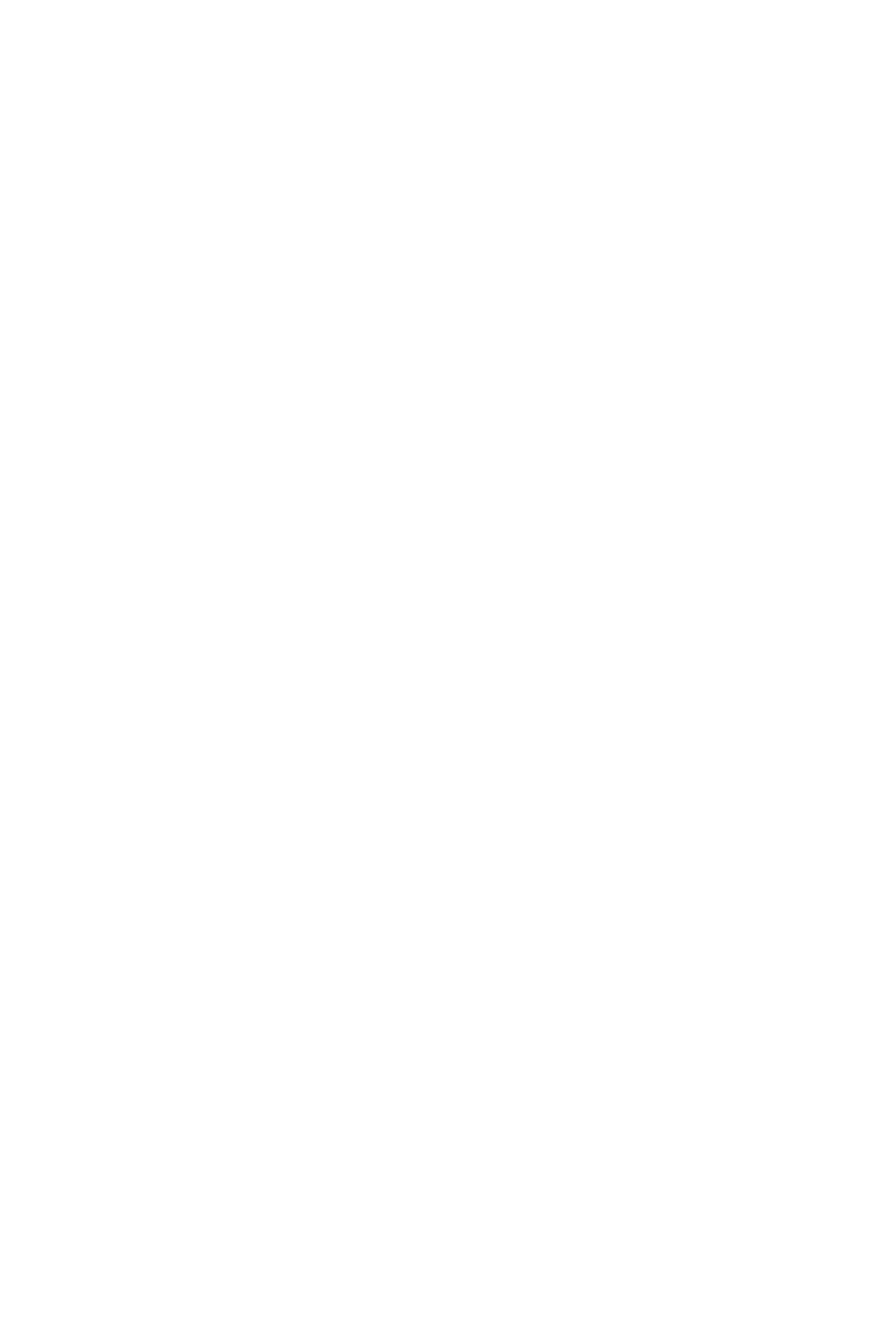# **Stopping Asia's 'Crisis Slide:'**  An Australian Perspective on Asia's Flashpoints

BRENDAN TAYLOR

#### **ABSTRACT**

The concern of this discussion paper is understanding the points of conflict that Asia is most likely to face as a region. 'Flashpoint' is the central concept of analysis in looking at geographical areas where there is potential for sudden and violent conflict to erupt. This paper is guided by three main questions. First, how likely is a major power war to erupt in Asia today? Second, if conflict erupts, where is it most likely to originate? Third, and most importantly, what can be done to prevent major power conflict breaking out in Asia? It argues that different methods are needed for the management of these flashpoints. Yet while each of the flashpoints are distinct and different, it could also be argued that there must be efforts to try to anticipate how conflict might erupt in Asia, particularly among major powers. A necessity exists to understand the subtle differences and the interconnections between these flashpoints considering the risk for conflict.

The concern of this discussion are the main flashpoints in Asia, the most likely points of conflict facing the region. The beginning is quite ominous, but the intentions are not. The three questions around which the inquiry revolves are mainly on (1) how likely is a major power war is to erupt in Asia today, (2) where conflict is most likely to originate, and most importantly, (3) what can be done to prevent major power conflict breaking out in Asia.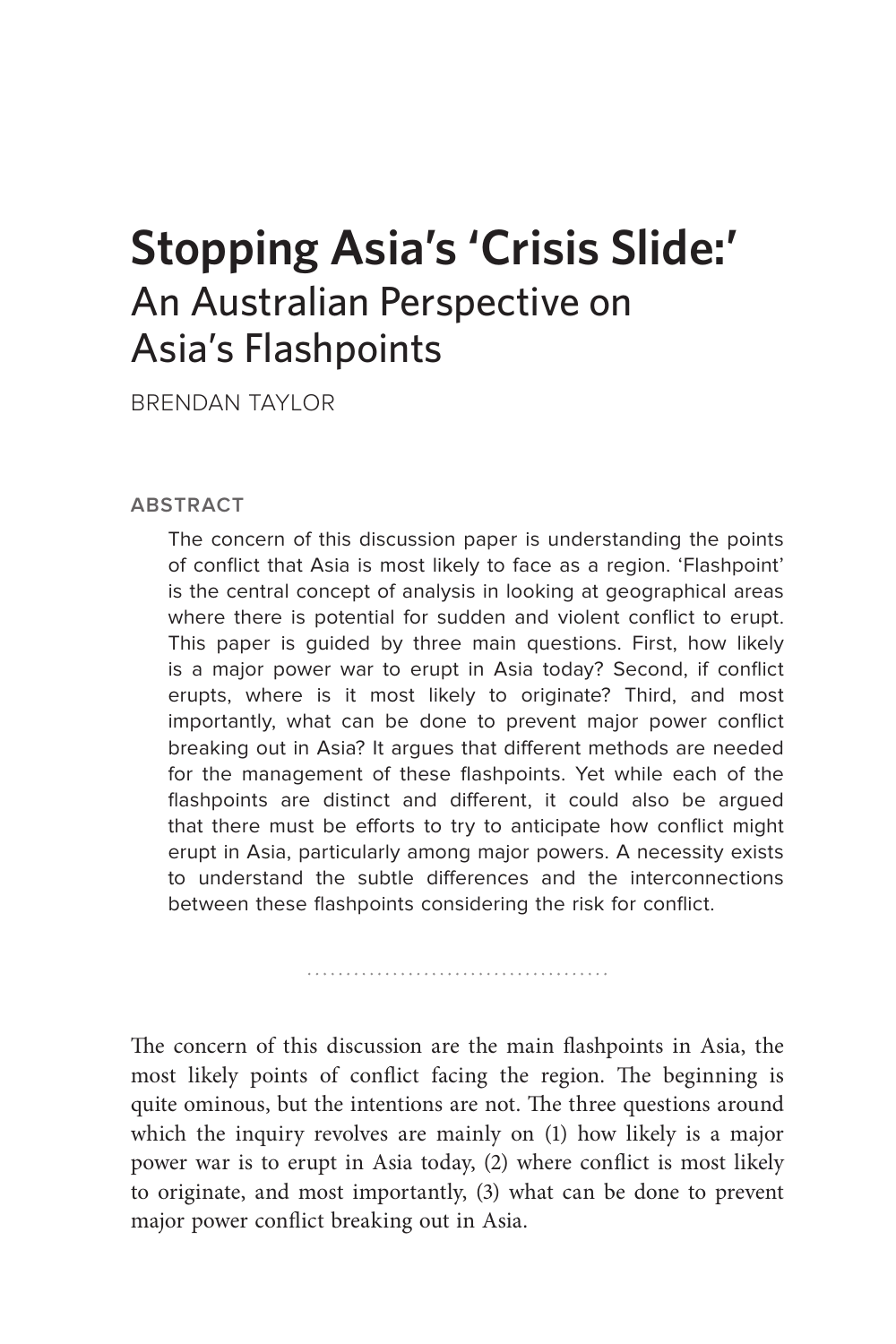#### **2** TAYLOR

The central concept of the discussion is the concept of 'flashpoints.' That is a widely used term, but one which often lacks definite definition. The basic definition when talking about a flashpoint is a geographical area where there is potential for a sudden and violent conflict to erupt. Four geographical areas have generally been assumed to have that characteristic in recent decades. The potential locations where sudden and violent conflict in the region could erupt are (1) the Korean Peninsula, (2) the East China Sea, (3) the South China Sea, and (4) the Taiwan Strait.

In relation to the first question on how likely a major power war is to erupt in Asia today, it is arguable that this very daunting prospect is more likely than most individuals would think and academics would consider. This in itself is not a particularly new finding. There is a familiar cottage industry of books and articles that have been coming out in recent years on this subject in predicting a much darker and dangerous future for Asia. Most of those books have, of course, been the work of the Harvard Professor Graham Allison, who has written the book called *Destined for War* (2017)*.* It tries to argue that Asia, at this moment, is experiencing or is in the throes of what we call the Thucydides trap, which likens the situation in Asia today to the great struggle that took place two thousand five hundred years ago between Athens and Sparta, wherein the dominant power in the form of the Greek city-state system was challenged by the rising power, and as a result of that challenge, a catastrophic war broke out. But Allison points out that throughout history, there have been numerous instances of this phenomenon, and that more often than not, the result is catastrophic conflict. He argues that the United States (US) and the Peoples' Republic of China (PRC) are in danger of entering the Thucydides trap today.

One of the things about works that are being produced at the moment is that they focus very heavily on the structural causes of conflict. The application of that Thucydidean metaphor to contemporary Asia is a very good example, and there have been many other scholars that have taken a similar approach, including Professor Hugh White from the Australian National University, who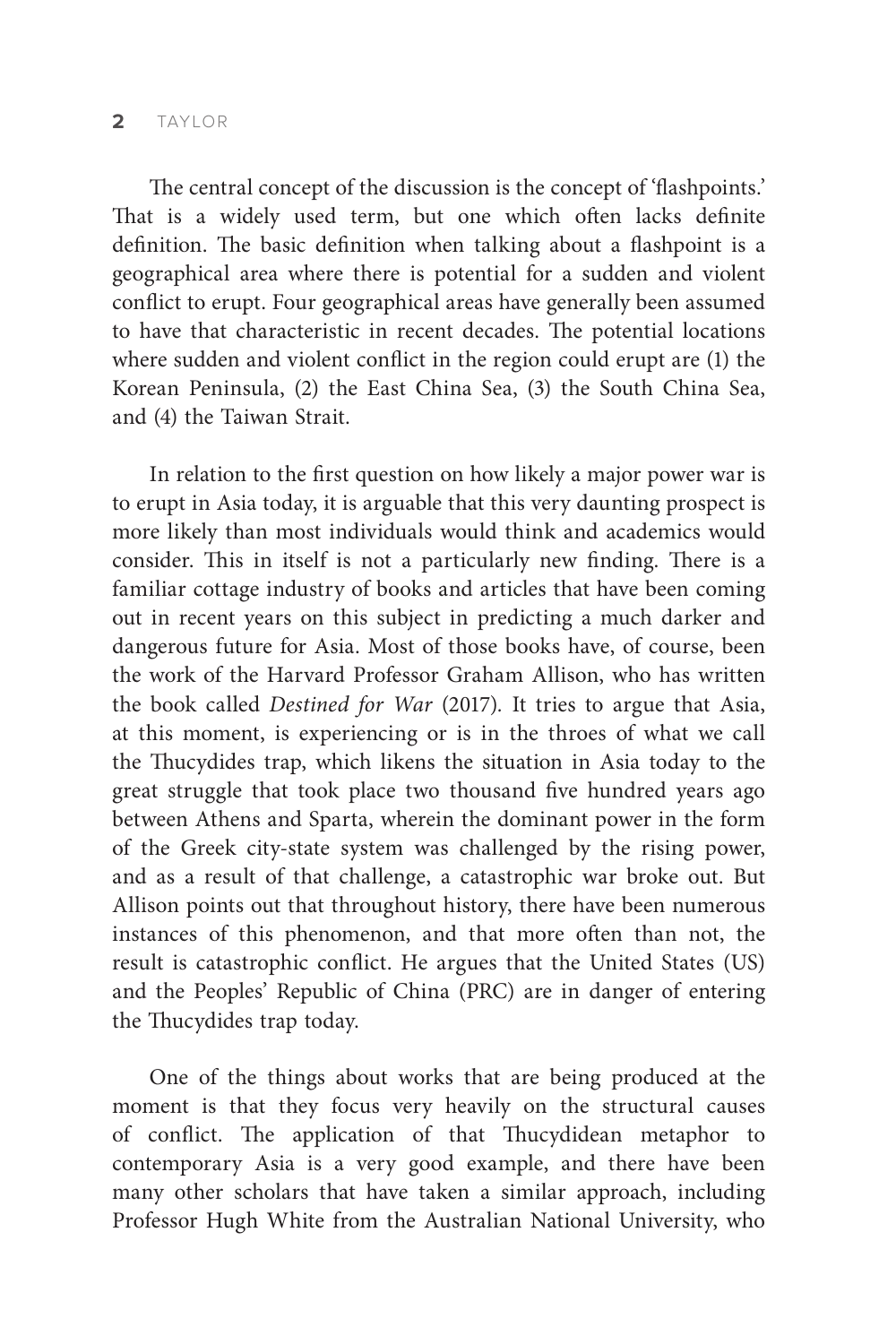has been prominent in this school of thinking. This school of thought argues that the underlying shifts in the structure of the international system, particularly alterations in the military balance of power, are ultimately the factors which cause major power conflict to break out. The discussion here does not disagree with that fundamental assumption. It is tremendously important in terms of understanding why a particular conflict occurs. It is relevant to look at deeper underlying structural factors. But such an assumption is only capable of telling why a conflict occurs, with the benefit of hindsight. We can look back after a conflict—for instance, the First World War or the Second World War, or even going back to the Peloponnesian Wars and point to those structural changes as the underlying cause. Yet those who were living in the midst of those changes were unaware of those changes. But certainly, we can tell, with the benefit of hindsight, that these were an important cause of the conflict.

Conversely, structural causes inform us far less about how a particular conflict unfolded and what were the immediate causes of a conflict. This was the point that Australian historian Christopher Clark has made very famous in his book *Sleepwalkers: How Europe Went to War in 1914* (2012), and this discussion draws plenty of inspiration from how Asians might go to war in the future. The field of strategic studies often gets a bad name, being described as amoral or, worse still, immoral because of the subject matter that strategists look to decipher. One of the purposes of strategic studies is to look at how to wage war more effectively. At points, criticism of the field is important, questioning the ethical dimension of strategic studies. In fact, when strategic studies formally emerged as a field of study in the wake of the Second World War, many of the people who were very influential in setting up the field largely aimed to try and prevent conflict, or to avoid conflict, particularly conflict during the nuclear age, understanding how devastating that conflict could be for the world. And certainly, one of the main motivations and concerns in opening this discussion is the prevention of a devastating conflict in Asia today. That is one of the reasons why the discussion focuses on the main flashpoints in themselves, rather than these big structural changes that are taking place in the region. It is, then, a question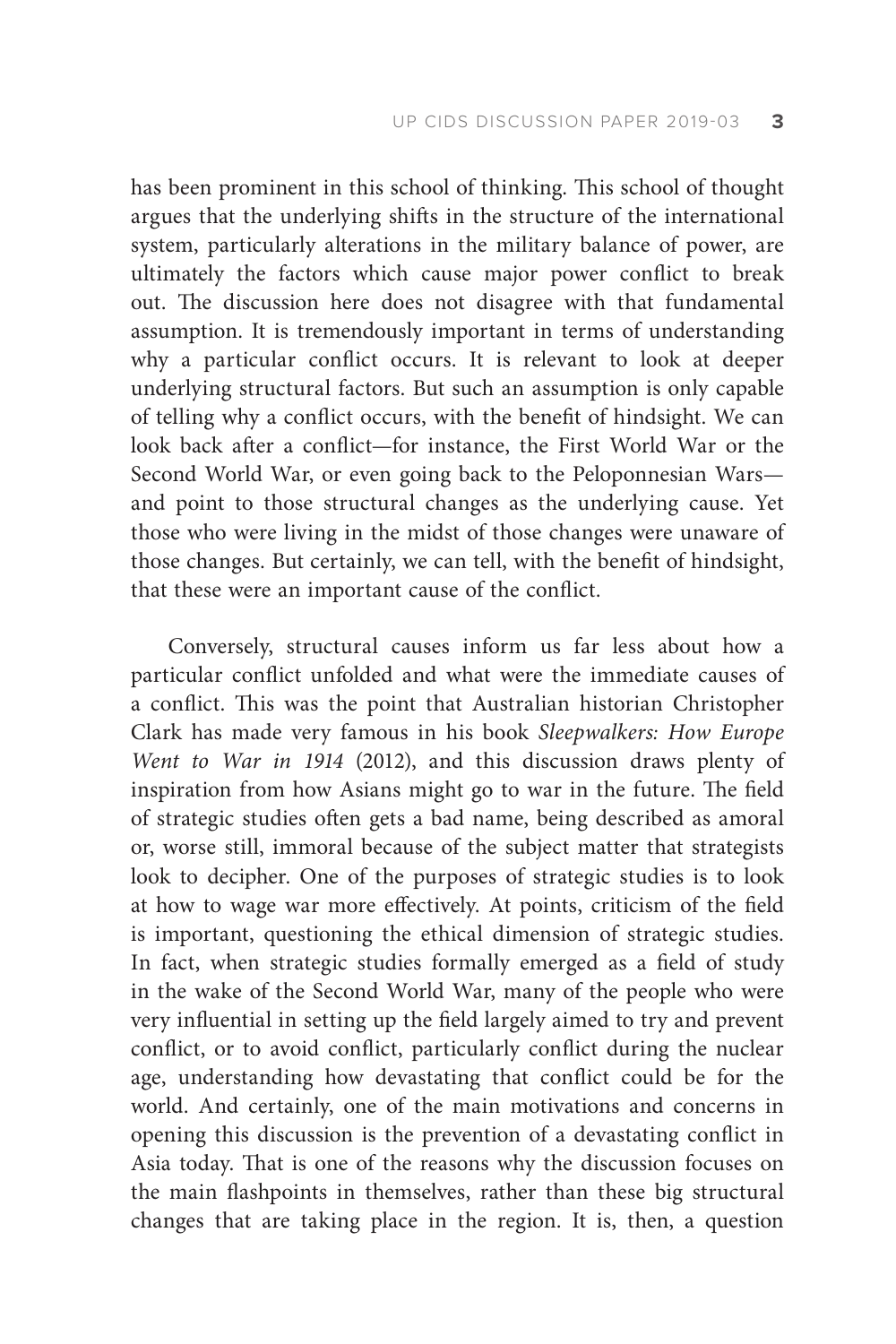of utility, on how useful it is for us to focus exclusively on those big structural issues. As most readers may readily know, Asia as a region and each of its flashpoints are equally unique, with very unique histories. The strategic geography of each flashpoint is different and there are various key players involved in each one. Definitely, the Korean Peninsula is distinct from the South China Sea.

Because of these root differences, the argument is that different methods are needed for the management of these flashpoints. Having said that, while each of the flashpoints are distinct and different, it could also be argued that there must be efforts to try and anticipate how conflict might erupt in Asia, particularly how major power conflict might erupt in the region. A necessity exists to understand the subtle differences between the four flashpoints, and more importantly, the connections between those four flashpoints, because these interconnections are intensifying and these are where the risk of conflict is emanating from.

# **Taiwan flashpoint**

The second question deals with where conflict is most likely to erupt. The findings reveal that out of the four flashpoints at present, it is the Taiwan flashpoint that is the most likely to erupt into a major power conflict. This was not the finding that seemed the most logical to the casual observer. It is somewhat counter-intuitive given that looking at commentaries on the four flashpoints, it is probably the flashpoint that has been talked about the least. It is arguable that the status quo that has been very effective in maintaining an uneasy peace around Taiwan for several decades is now unravelling. What could be seen in Taiwan is a fundamental and gradually occurring change in the identity formation of the 24 million people who are living on the island at present. When formal polling began back in the early 1990s, the majority of the people in the island saw themselves as both Chinese and Taiwanese. The trends are dramatically changing and today, there is only a very small proportion of people on the island who see themselves as Chinese. More and more of the island's inhabitants now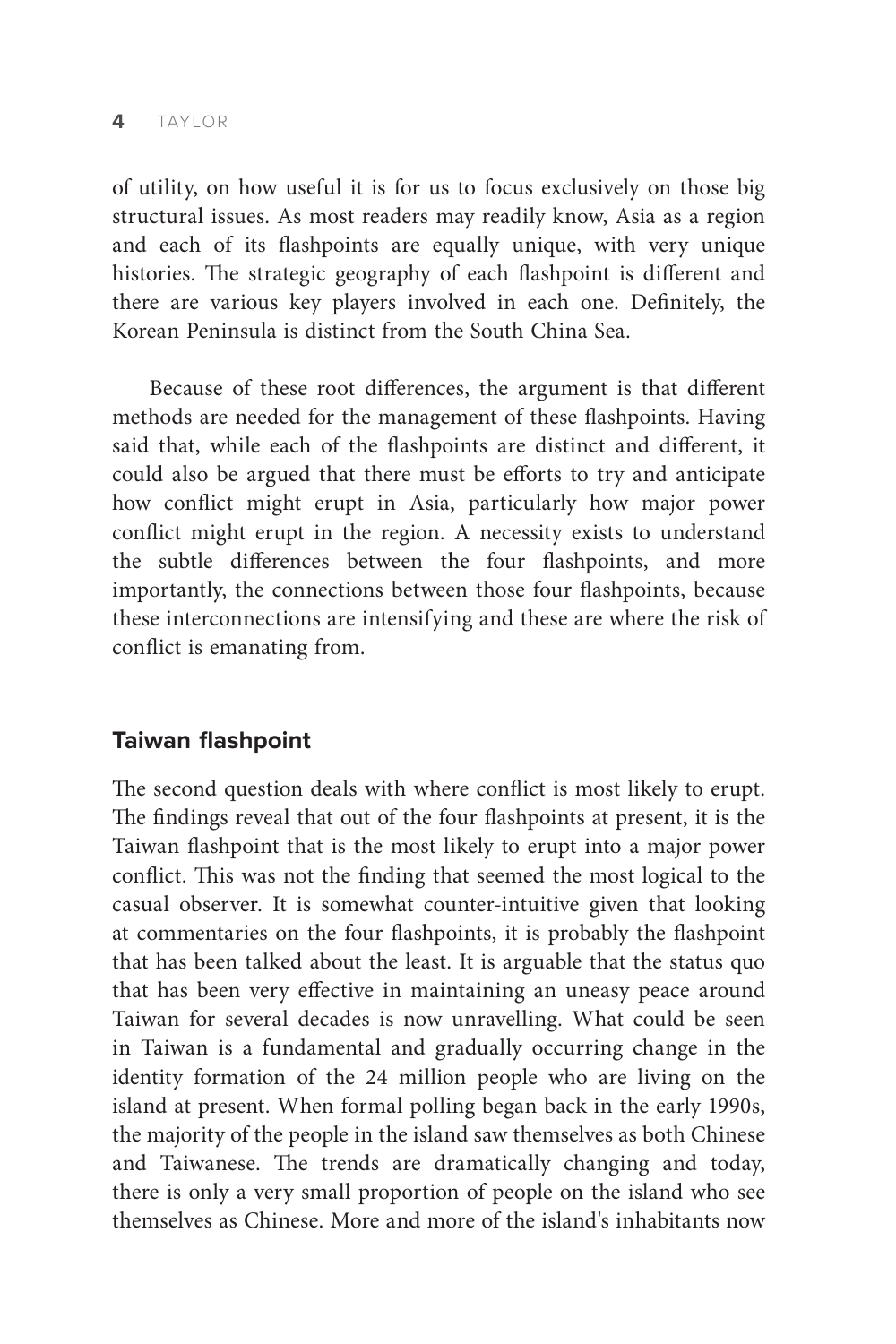see themselves as being exclusively Taiwanese.<sup>1</sup> This phenomenon is more pronounced on the younger generation for very understandable reasons. They are people who have grown up on the island but have never had any experience living on the mainland. Observing some of the polls that were conducted, there is often a question raised on whether the the younger generation be willing to fight should there be a conflict across the Taiwan strait. And according to the polls, a large portion of the younger generation said that they would be willing to do so.

On the other hand, one could draw from these polls a conclusion that the population of Taiwan is fairly pragmatic and quite realistic. There is a large proportion—around 65 percent—of the population who are in favor of maintaining the status quo situation, but when you start to draw down a little bit further, there are some worrying signs on how the population understands the status quo. Seventy to eighty percent of the population thinks that Taiwan is already an independent country, and that is their understanding of the status quo. This is technically important for Taiwan's President Tsai Ing-wen, because her party, the Democratic Progressive Party (DPP), is part of the independence-leaning parties on the island. An independent Taiwan is actually part of the DPP's party platform, even though their leaders have stopped short of declaring formal independence.

Then, there is the KMT or the Kuomintang Party, which retreated to the island during the Chinese civil war in the late 1940s. For domestic political reasons and to maintain support from her party, President Tsai has to be attuned to pro-independent sentiments within the party.

Most recently, there was a relatively large demonstration—about a hundred thousand people—in the capital city Taipei and many of them had come from the south of Taiwan to argue that there should be a referendum on Taiwanese independence. This could develop into an immensely volatile situation. One of the reasons for this is

<sup>&</sup>lt;sup>1</sup> Brendan Taylor, *The Four Flashpoints: How Asia Goes to War (Australia: La Trobe* University, 2018).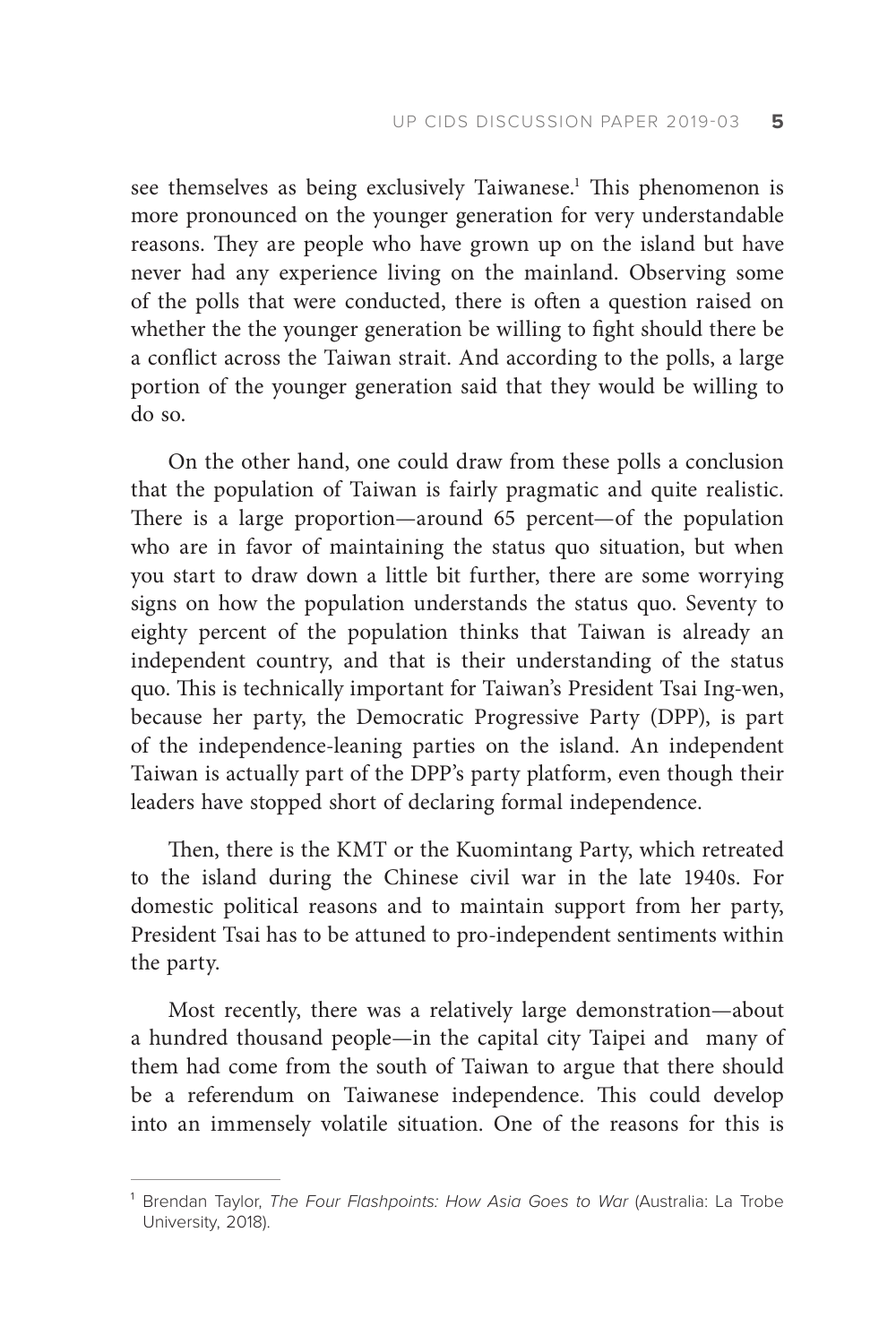that unlike his predecessors Mao Tse-tung and Deng Xiaoping, who suggested that the issue of Taiwan's status could wait a hundred or even a thousand years, China's current leader, President Xi Jinping, has displayed far less patience on the issue. In his speech that was addressed to the Party People's Congress in October 2017 and in his address to the National Congress in March 2018, President Xi came out with some headline statements regarding Taiwan and suggested that any degree of separatism or attempts to separate the island from the mainland will not be tolerated.

Most importantly, the balance of military power between the US and the PRC in relation to this flashpoint is also shifting in very important ways. In the recent history of this flashpoint, the US has held overwhelming military dominance over the mainland. Whether the US would actually intervene in a cross-strait contingency has been left as an open question and intentionally so, in part, to restrain Taiwanese inclinations for independence. But that balance is gradually beginning to shift in China's favor. At the moment, if it was a cross-strait contingency, it is very hard to predict exactly how a conflict would play out. It is fair to say that the US still has that dominance at present. But in seven or eight years, as China continues to develop its anti-access and area denial capabilities more accurately, the ability of the US to intervene in the Taiwan strait will be gone. What could be observed in the internal politics of the US, as with many other issues, is that the Trump administration has essentially thrown out the diplomatic playbook on Taiwan and is leaning in much more forcefully and assertively on this issue. Going back to the now infamous picture of President-elect Trump directly speaking to President Tsai, Trump the first US leader to directly talk with the leader of Taiwan since the normalization of US-China relations in the 1970s. In the aftermath of this meeting, President Trump and other members of his administration began engaging in visible action in favor of Taiwan. The most significant of these actions is the signing of the Taiwan Travel Act into law, which allows US and Taiwanese officials at all levels of government to meet with one another. Apart from this, a couple of arms sales have also been approved under Trump's watch. In addition, US Vice President Mike Pence's speech, which basically said that the US will continue to accept the One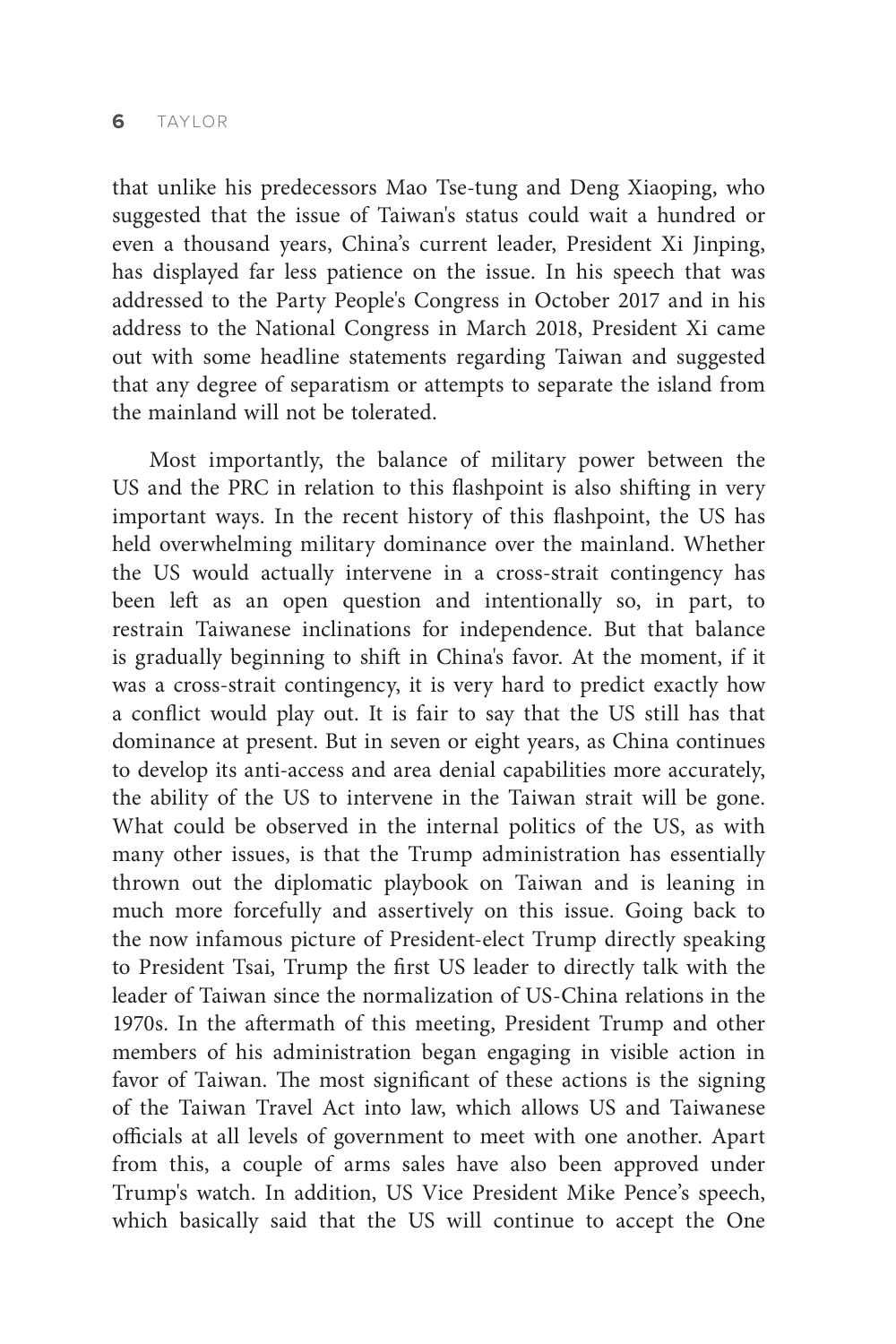China Policy, fails to actually say if it agrees with the policy but at the same time, respects the definition used by China. However, he also significantly said that the US would prefer that mainland China was more like Taiwan.

#### **Korean Peninsula flashpoint**

The news on the Korean Peninsula is slightly more reassuring. Certainly, if this discussion was being written the same time in 2017, it would probably have said that the Korean Peninsula was the flashpoint that has the highest potential of escalation. This is one of the difficulties of addressing the subject matter. The dangers associated with the combustibility of the four flashpoints do not remain static. The situation tends to change from year to year, and in particular, the year 2017 saw a very dangerous situation where the world came much closer to the conflict than what many assumed. The world is not out of the woods yet, and there remains a danger of miscalculation. The strategic geography of the Korean Peninsula is a much more influential factor in determining the combustibility of this flashpoint. The strategic geography here is much tighter and the distance for either side in taking military action against each another is much shorter. We have seen this in a number of occasions and, previously, both North and South Korea came close to taking military action, with one of the two responding by beginning military preparations. This is most notably seen in an earlier crisis in 1993 and 1994, when the Clinton administration came within hours of taking military action against North Korea's non-nuclear facilities. The diplomacy that occurred and is occurring between the two Koreas, as well as that between the US and North Korea—as seen in the Singapore Summit in early 2018—is particularly important in reducing prospects for such miscalculations to occur.

In terms of thinking of a resolution for this crisis, the history of diplomacy between the two parties suggests that it is less likely to result in a resolution. We have had a whole history of failed diplomatic agreements between the two sides, which has badly eroded trust between them. In relation to this flashpoint—and it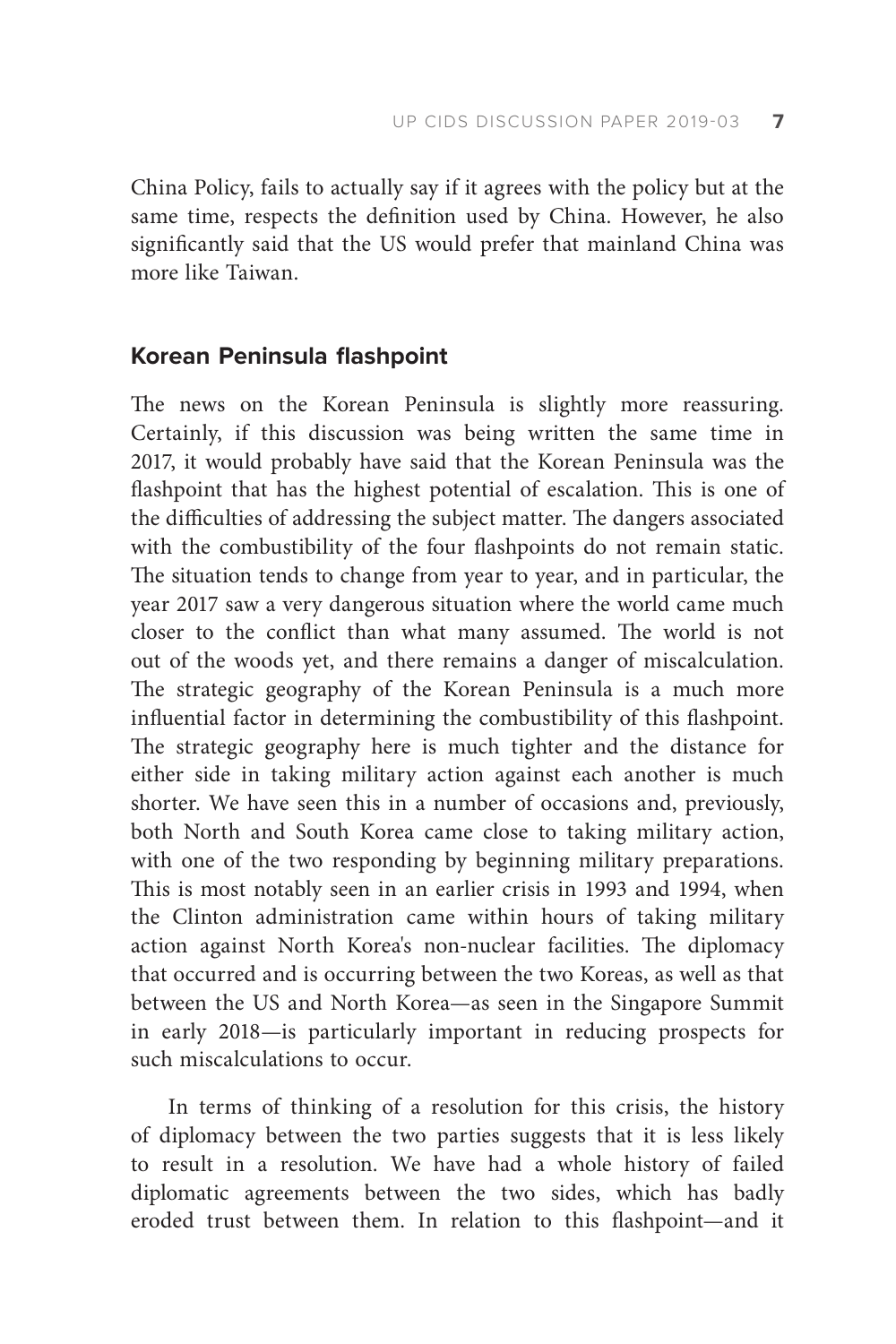could be concluded rather pessimistically—the most likely option is a real beefing up of the US's deterrence strategy in relation to North Korea. The US must try and deter the prospect of a North Korean intercontinental ballistic missile (ICBM) strike against the US.

# **East China Sea flashpoint**

There is also good news in the East China Sea, where the situation has also been stabilizing. Observers have to go back to the 2012–2014 period, when there was a heightened chance of conflict. Despite the rather glum look on the faces of Chinese and Japanese leaders when they met on the sidelines of the APEC meeting back in November 2014, the interaction led to an easing of tensions between the two major powers of East Asia who have had such a troubled history. But once again, the world is not out of the woods in relation to this flashpoint. There continues to be a real risk and a growing probability of an accidental clash occurring either on or under the waters of the East China Sea or in the skies above it. If you look at the most recent figures that have been released by the Japan Air Self-Defense Force, the country reportedly undertook a total of 851 scrambles against what they argue as Chinese incursions in their airspace in 2017 alone. If there was a clash at the moment of heightened tension in Sino-Japanese relations, there will still be a risk of escalation, especially given the strong national sentiment that could be seen in both of these countries.

# **South China Sea flashpoint**

Despite all of the coverage that the South China Sea dispute receives, it is this flashpoint that is least likely to combust into a major power conflict. This may seem like a surprising finding, given the recent missed encounter between US and Chinese destroyers in the South China Sea, and the fact that these waters are also becoming more crowded and confrontational, as the British and French start to conduct operations there. There has even been a lot of pressure coming from Washington for Australia to conduct its own freedom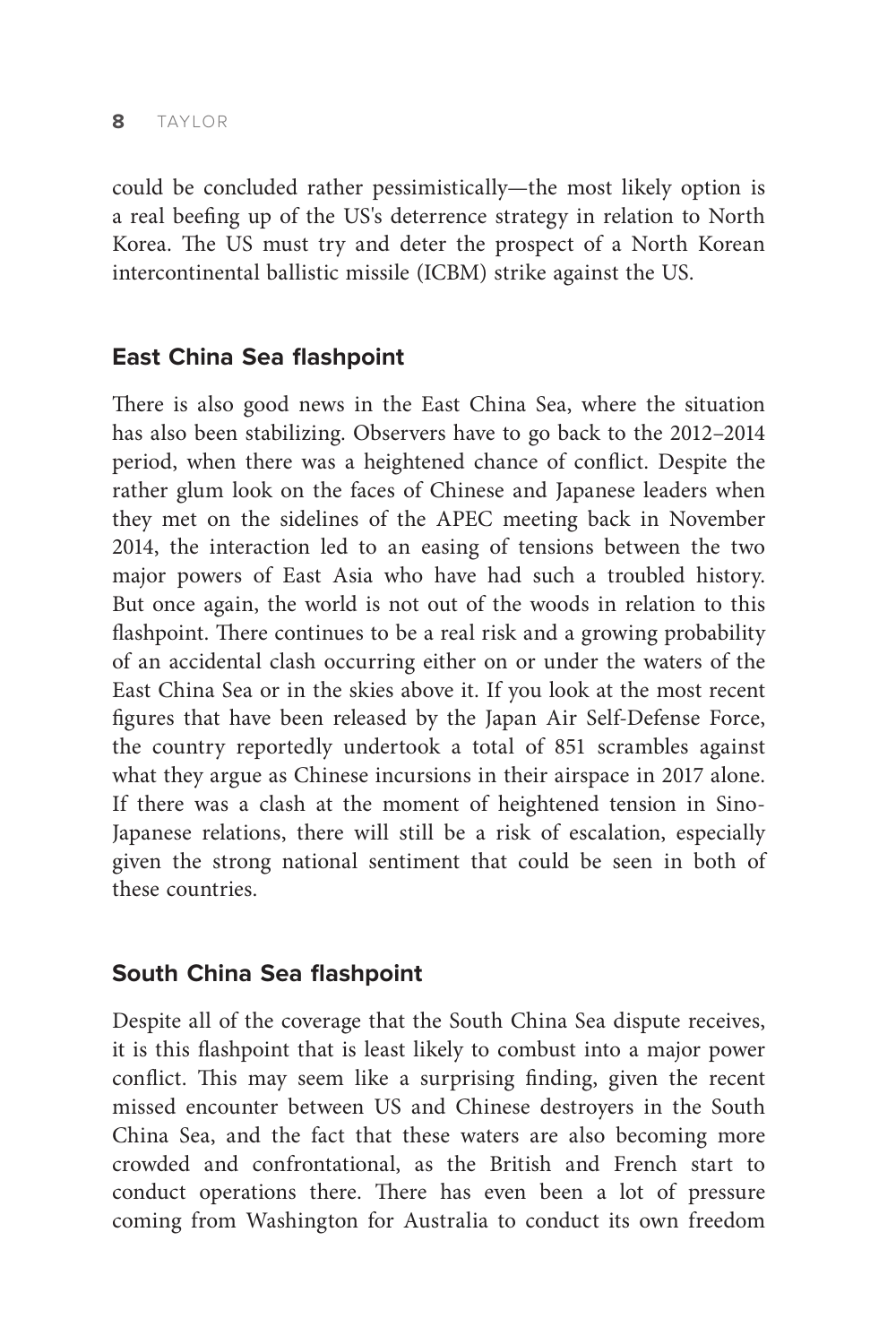of navigation operations in the South China Sea. However, there is reason to be optimistic about this particular flashpoint. In *The Tragedy of Great Power Politics* (2001), John Mearsheimer talks about the phenomenon called "the stopping power of water" when talking about clashes that occur across vast maritime expanses, such as the South China Sea. This is, in part, because it takes longer to move vessels in such a geographical feature, unlike in the Korean Peninsula where the strategic geography is much tighter. The geographical realities of the South China Sea afford diplomats more time to try and find solutions or to develop frames to alleviate moments of tension, especially if we are looking at the South China Sea, where numerous clashes have occurred. This is seen, for instance, between Chinese and the Vietnamese vessels in the 1970s—which happened again in the 1980s—and more recently in the Scarborough Shoal standoff. It remains difficult to envision that the major powers, particularly the US, have vital interest at stake in this body of water that will compel them to wage war with China.

# **Asia's 'crisis slide'**

As mentioned earlier, it is very important to look at each of the flashpoints individually and to understand their subtle differences. But what has been presented so far is that what is even more important is to understand the connections between these various flashpoints. Asia, at the moment, is in the midst of something called a 'crisis slide.' It is an idea that is borrowed from another prominent Australian scholar, the late Coral Bell, one of Australia's leading strategic thinkers. Bell wrote a book back in the 1970s talking about this phenomenon in which a series of international crises occurs over time. Gradually, the pressure begins to build from each crisis and this pushes an area towards conflict. In her 1971 book *The Conventions of Crisis: A Study in Diplomatic Management*, Bell argued that Europe during the period before the First World War and Second World War experienced a crisis slide, where it had a series of international crises and over time, the pressures built from these crises eventually pushed Europe towards war.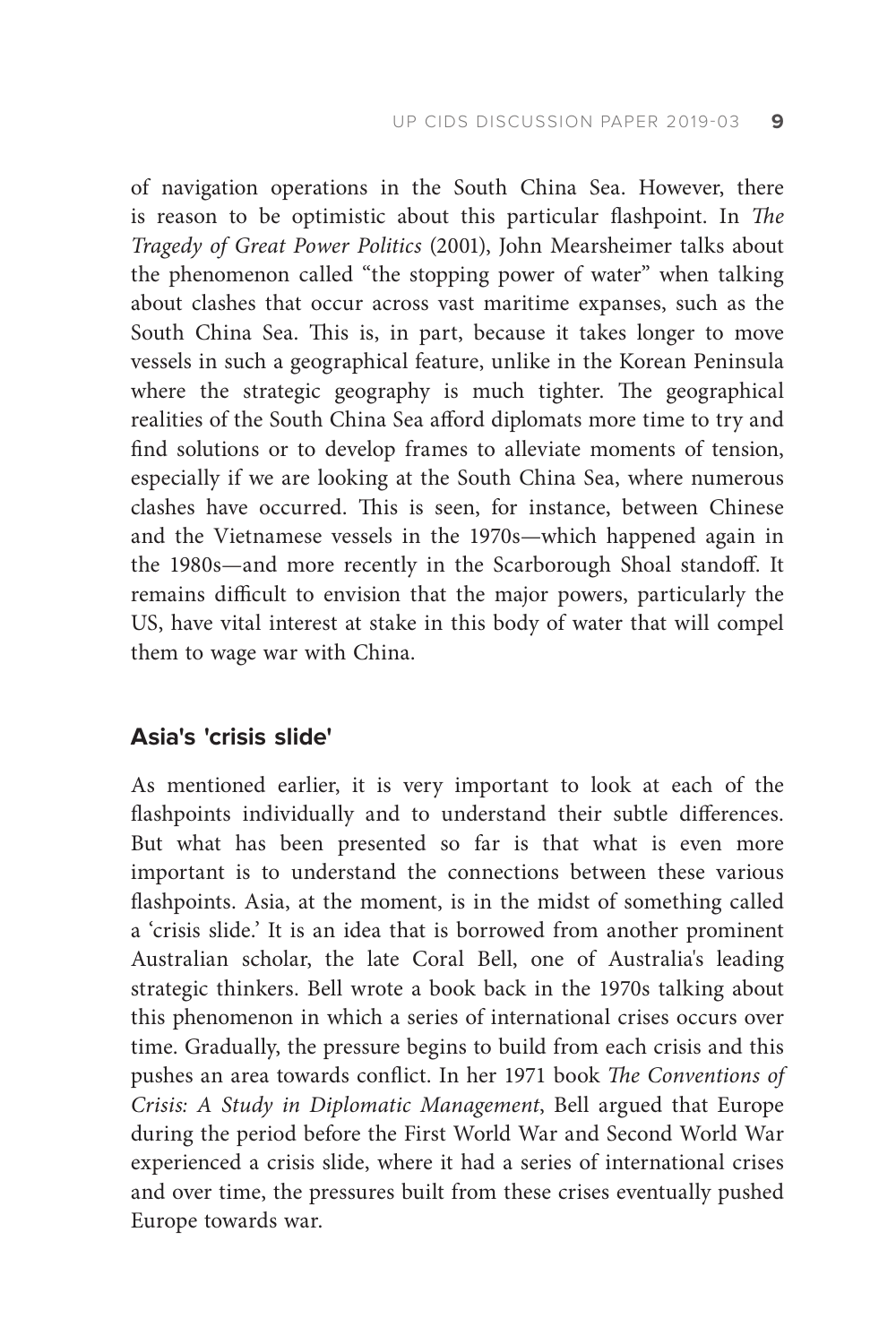In her book, Bell argued that crisis slides are dangerous for three reasons. Firstly, they tend to make international relations more volatile, as animosities begin to spill over from one area to another. She likened this to something more sinister and ominous. Imagine boulders sliding down from a mountain, like a landslide that gradually increases in magnitude. With more of those boulders coming down and bouncing off one another, the eventual result is that the entire cliff's face comes down. Thus, international relations gradually become more volatile. Secondly, she argued that crisis slides are dangerous because with each passing crisis, the positions of those parties to these crises begin to harden because every crisis generates winners and losers, and definitely, no one wants to be a loser. Thirdly, but perhaps most dangerously, each crisis also tends to generate a great deal of complacency. This takes root because decision-makers think that when they managed to move away from a particular crisis, or somehow manage not to go to war, they assume that they will be able to survive the next time. With each passing crisis leader's belief that they could just muddle through these crises, this eventually leads decision-makers to get less worried should another crisis breaks out. The problem here is that the underlying issue, which is the actual cause of crisis, is left unresolved.

So, the question thus becomes, are we in a crisis slide now? An affirmative answer is arguably plausible. The crisis slide in Asia began around 2010. Many would remember that there were a couple of relatively serious moments of tension on the Korean Peninsula during this time. The sinking of the South Korean naval corvette Cheonan, which caused the deaths of 46 naval personnel, was followed by North Korea's bombardment of the South Korean island of Yeonpyeong thatt lies just off the coast of North Korea. By the end of the year, some Korean experts were suggesting that the chances of a major conflict on the Korean Peninsula were growing. Another situation to note was the Scarborough Shoal standoff in 2012 between the Philippines and the People's Republic of China. There is also the nationalization of the disputed islands in the East China Sea around about the same time, which resulted in a series of crises between China and Japan. In 2014, when China parked an oil rig within Vietnam's Exclusive Economic Zone (EEZ), it led to another period of tension. Further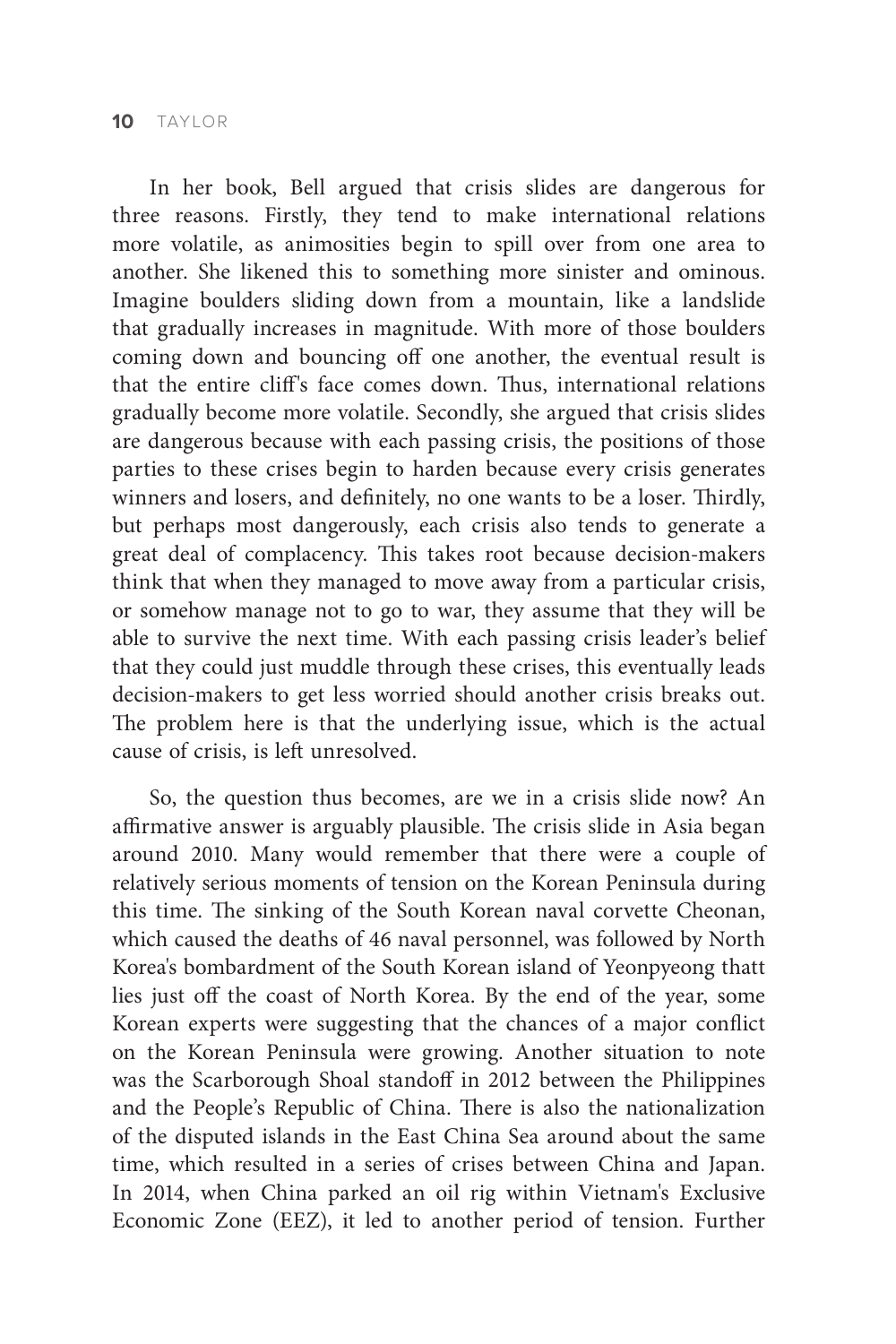crisis developments involved Chinese land reclamation efforts from 2015 onwards and the militarization of those features that we are seeing in the South China Sea today.

In 2017, tensions began to really escalate on the Korean Peninsula and the world waited for the statements coming out of the US and Pyongyang. Taking all of these situations under consideration, a crisis slide that Coral Bell theorized is not difficult to imagine, as international relations become much more tense and exhibits greater animosity. In Asia today, we are starting to see connections between the flashpoints, with Japan becoming much more actively involved in the South China Sea, because it is concerned that China is allowed to get away with its actions, which will set a precedence to what it is allowed to do in the future with regard to the East China Sea. Another instance is the Trump administration's increasing frustration with China's unwillingness to support its efforts to pressure North Korea into denuclearization. This is one of the reasons why the Trump administration has become much more hard-line on issues concerning Taiwan and the South China Sea. Looking at the positions of the respective governments, the Trump administration has shown signs of hardening in recent times. Take the American insistence upon North Korea's denuclearization for instance. For Taiwan, given that President Tsai came from an independence-leaning party, the Chinese leadership has simply been unwilling to talk with her at least through formal channels. At the same time, we have also seen quite a dangerous complacency in the regions. Some efforts to put forth confidence-building measures to stop a clash from occurring were also made, but these efforts—be it the South China Sea Code of Conduct, efforts in the East China Sea or the Korean Peninsula, or even on Taiwan—have moved very slowly, if not at all.

One of the things that should also be considered is the role of luck and the role that serendipity has played in avoiding conflicts in the past. Drawing a lot of inspiration from a documentary, where the key figure was the former US Defense Secretary Robert McNamara, called *The Fog of War* (2003). McNamara reflected upon his time back in the Kennedy administration and his central role in the Cuban missile crisis, and he recalled that the reason why the world did not end up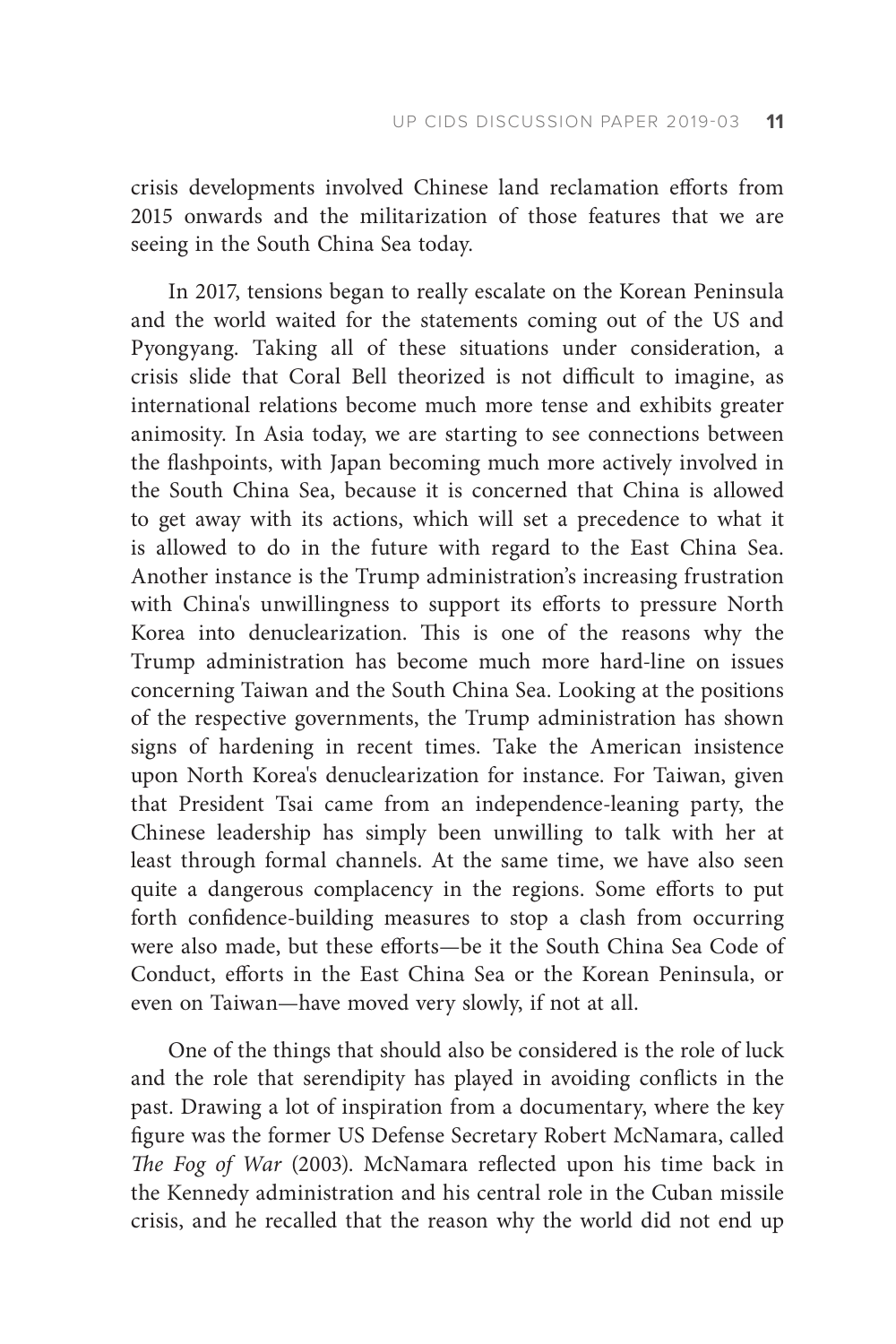in a nuclear abyss was basically luck. He said that Soviet leader Nikita Khrushchev, President Kennedy, and Cuban President Fidel Castro were all rational and that none of them wanted war, but the world would drive up to that brink of nuclear exchange.

What if we had a situation such as the one that occurred back in April of 2001, when there was a collision over the South China Sea between the US's spy plane and the Chinese jet fighter? What if it occurred today but involved a Chinese and a Japanese aircraft? What if a situation such as the one back in July first of 2016 occurred, when during the 95th anniversary of the Chinese Communist Party, a Taiwanese destroyer accidentally fired one of its anti-shipping missiles, but hit a Taiwanese fishing boat instead? What if an instance like that happens five years later, on the occasion of the Chinese Communist Party's 100th anniversary, but the missile hits a Chinese rather than a Taiwanese vessel? These are all hypothetical situations, but we can't help but ask, what if these accidents did not happen the way they did?

There are some modest and important risk reduction efforts that are being made, like the continued negotiations on the South China Sea Code of Conduct, the new Japan-China communication mechanism that has been agreed upon after 10 years of negotiations, and some confidence-building measures at the latest inter-Korean Summit. But it is arguable that these efforts are not proceeding quickly enough. The thing that really stands out as worrisome is the near complete absence of a formal crisis management mechanism for the Taiwan flashpoint. There was a hotline that was agreed upon back in September of 2015, when President Xi Jinping met with his Taiwanese counterpart, Former President Ma Ying-jeou in Singapore where they agreed to a new hotline. But now, unofficial sources have relayed that whenever the Taiwanese call that hotline, there is no answer from the other end because the Chinese refuse to speak with them.

President Xi has voiced a strong preference to reintegrate Taiwan back into the mainland using measures short of war in terms of collusion and inducements, and this is something that has long been a feature of China's Taiwan policy. One of the biggest challenges of this particular flashpoint is the possibility of an accident clash that might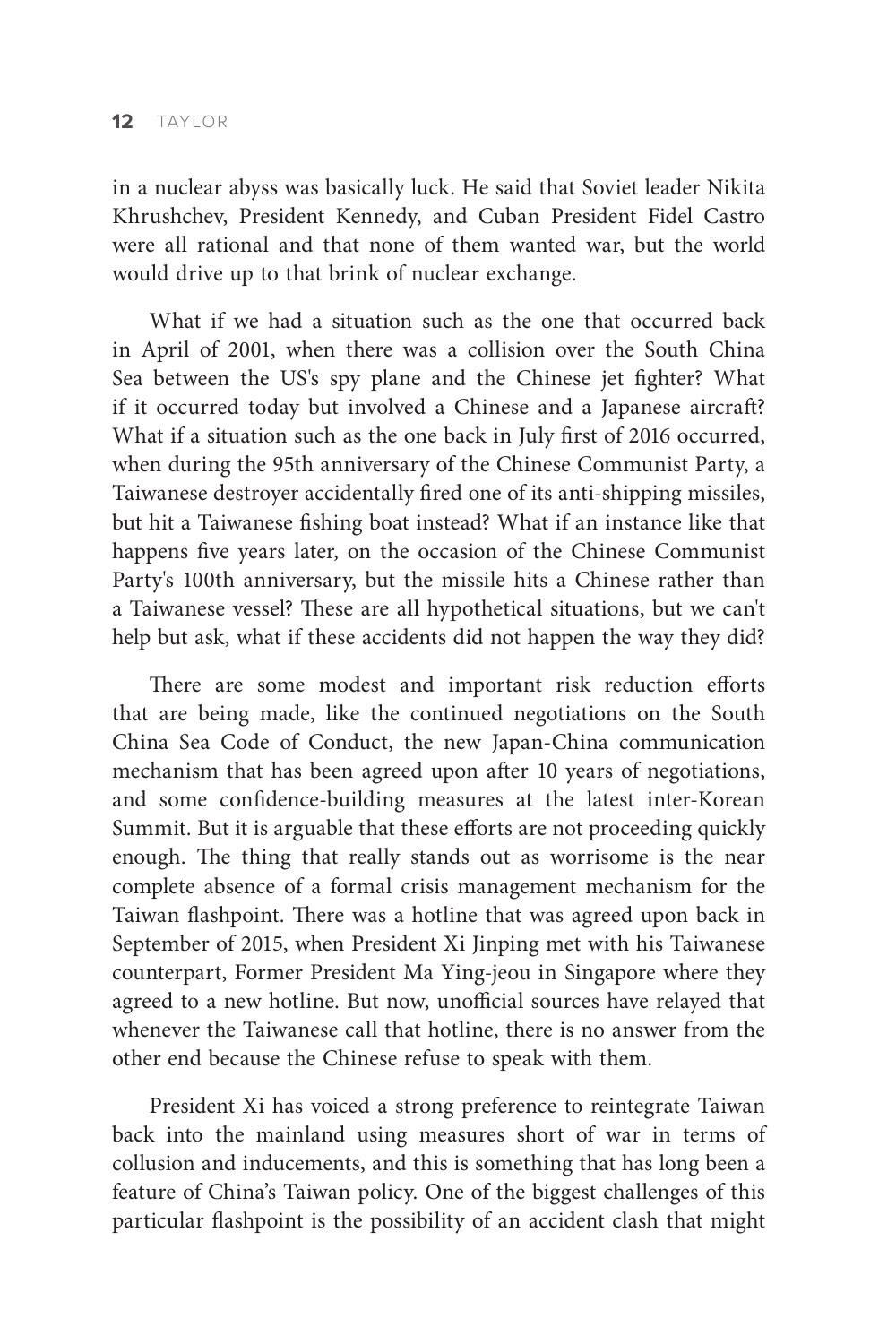escalate to a very tense moment. But what is more worrisome is the Anti-Secession Law that China passed back in the mid-2000s, basically legislating that if Taiwan does declare independence, China is legally required to use force to retake the island. Another part of this law that receives less attention is the clause that if progress towards unification slows or stops completely, it could also trigger conflict. One point of concern even in the far-off future, when China does have the capacity to take Taiwan by force, is whether we will have a situation where there are no signs of movement towards reunification. The concern is that if the clause of the Anti-Secession Law mentioning non-peaceful action if there is no progress towards reunification is triggered. This is the section of the law that becomes more relevant but receives less attention and one of the escalation dangers around this flashpoint.

The resolution of these flashpoints is not impossible, but it is highly unlikely. We can look to situations of the Cambodian peace process or the peace process in Northern Ireland and Sri Lanka, or in other locations. It is important to hold on to the hope that prospects of peace brings, but at the same time, it is not really a strategy in the end. We need to think more ambitiously in terms of practicality and develop crisis management mechanisms with a much greater sense of urgency.

In conclusion, we answer the question on how do we prevent conflict in the region. Some preliminary conditions are necessary: (1) a crisis management mechanism should be introduced, and (2) Asia's crisis slide that is arguably unfolding at the moment can be arrested. A plausible answer to this dilemma is to look at a more stable power balance in this part of the world. The examination of the four flashpoints, or by using them as a lens, actually offers us some guidance as to what a stable balance of power might look like. In Australia, at the moment, there is an ongoing intense debate about what this power balance might look like. It is a very polarized debate, and arguably unhelpfully so. On the one hand, a group of scholars, commentators, and policymakers argue that the US-led order, which has been in place in Asia since the 1970s, if not earlier, can be preserved. What is needed is for other like-minded countries, such as Australia, India, Singapore, the Philippines, and others, to really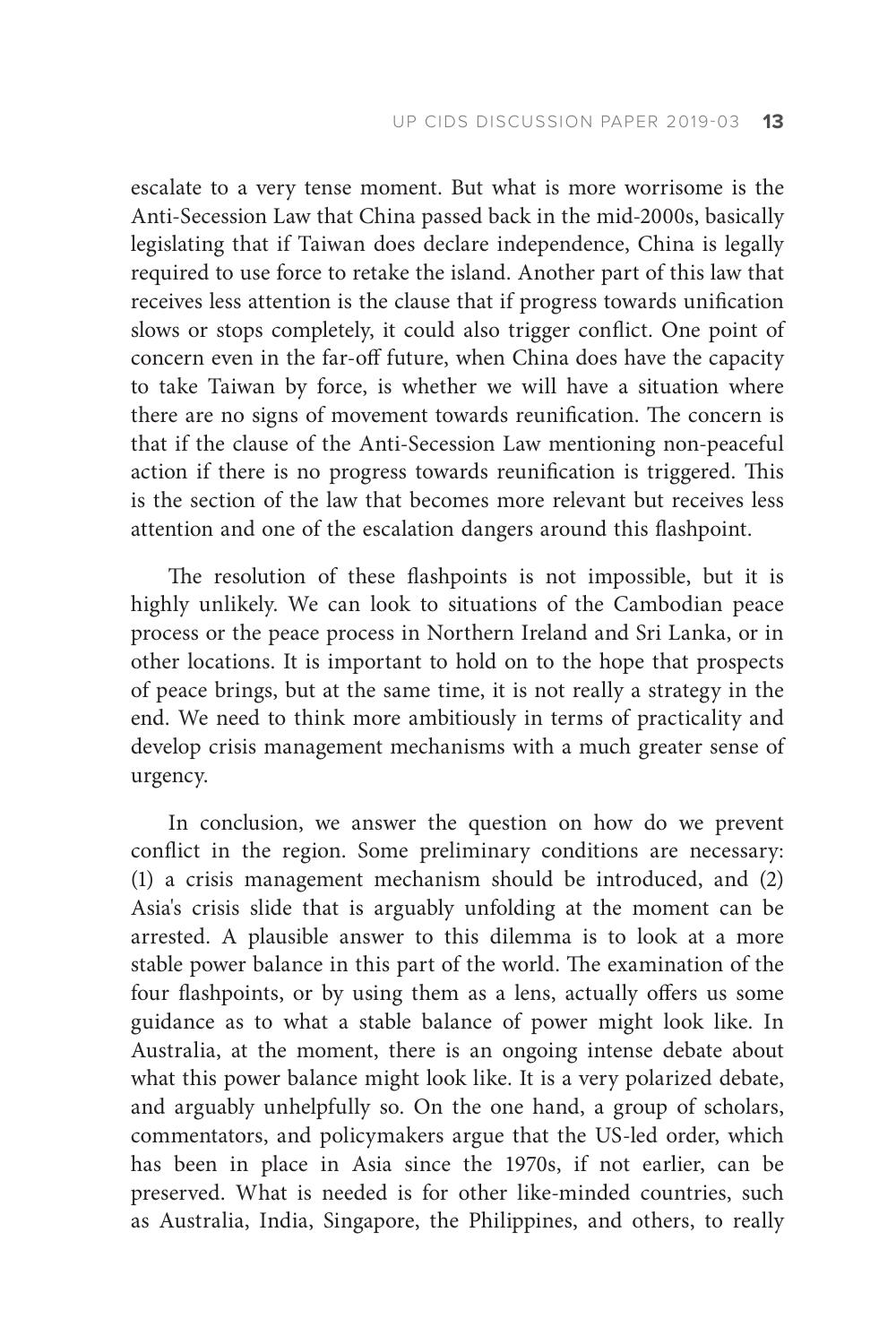get together and stare down the Chinese challenge and maintain what they call a favorable balance of power in this part of the world.

On the other side of the debate, there are those who argue that China is simply too strong and that its economic growth is growing too quickly. With the resulting dependence of Australia upon China becoming too great, sooner or later, some form of Chinese hegemony in Asia might be inevitable. Australia's first Ambassador to China, Stephen Fitzgerald, gave a widely publicized speech earlier last year, in which he suggested that we are already living in a Chinese world. Many of these commentators suggest that Australia and other countries just need to find ways of adapting to this new Chinese-led order that is coming and to learn to live with it.

## **A third way, or a middle ground, between two positions**

Asia's most viable future lies somewhere between contesting China and accepting a new world order. Many people have been looking at US Vice President Pence's speech recently, comparing it to George Kennan's containment strategy during the early Cold War or even to Winston Churchill's speech in the late 1940s. Another very prominent American policymaker, former US Secretary of State Dean Acheson, introduced an idea during the 1950s which he referred to as 'situations of strength.' The point Acheson was making was if the US could find positions around the Soviet periphery, it could become so strong militarily that the Soviet Union would not even contemplate challenging the US in those particular areas. It is arguable that presently, the US enjoys situations of strength in the East China Sea and on the Korean Peninsula, as a result of its alliance with Japan in particular, and also with the still quite formidable force of South Korea. The US will be able to maintain situations of strength in relation to those two flashpoints. In addition, Japan in the foreseeable future will arguably be able to hold its own against China in the East China Sea. The US, at present, should try to double down on those situations of strength, and make sure that it is able to maintain those positions in the medium- and long-term.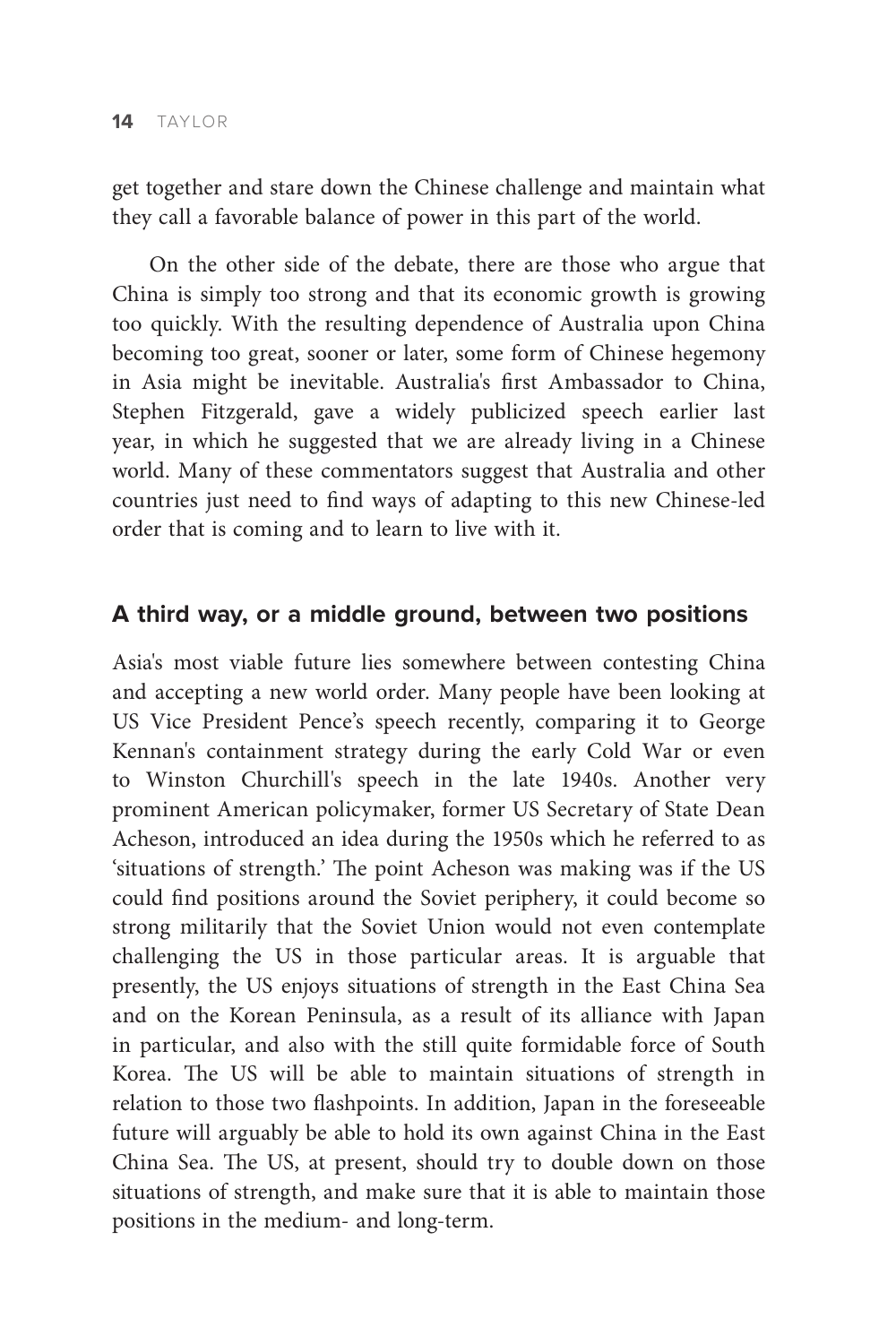On the other hand, the US' position in the South China Sea and around Taiwan are increasingly becoming situations of weakness. This is partly a product of militarization of China, but more importantly, it is a product of the strategic geography of these two flashpoints, as they are much closer to the Chinese mainland, making it much easier for China to project its military power. It is still arguable if China is at a point of being able to directly challenge the US, but it is gradually going that trajectory. But scholars and practitioners have to be careful about drawing straight line extrapolations that it is the likeliest trajectory. The US, therefore, needs to gradually ease its relations in those flashpoints, and certainly, to not make these the focus of their strategic competition.

Doubling down on the East China Sea and the Korean Peninsula, the US can still meet its longstanding strategic goal in Asia, which is the prevention of a hostile power being able to dominate this part of the world. Even if the US does ease off in the South China Sea and in Taiwan and does not make these areas a focus of its strategic competition with China, it is not inconsistent with what the US has been seen doing previously. Looking back at the history of the US' grand strategy in Asia, its defensive perimeter has changed throughout the history of its presence in the region. At times, the perimeter has receded as far back as Hawaii. With a president in the White House that has avowedly put 'America First,' that possibility cannot be discounted. It means that easing off from the South China Sea or Taiwan is not inconsistent with the US' strategic history. Optimistically, this gives the best chance of preserving the peace in Asia, if we can give China the strategic space it so craves.

Historically, there are counterarguments to this, and the most inevitable one is the Munich analogy. There are similarities between China today and Germany before the Second World War, and there are also similarities between China today and the US as an emerging great power. Great powers, when they rise, do behave in certain ways. But it is arguable if China is ultimately as hell-bent on military conflict as Germany under Hitler was during the period before the Second World War. Looking closely at the actions of President Xi as the leader of China, the country has been trying to increase all measures short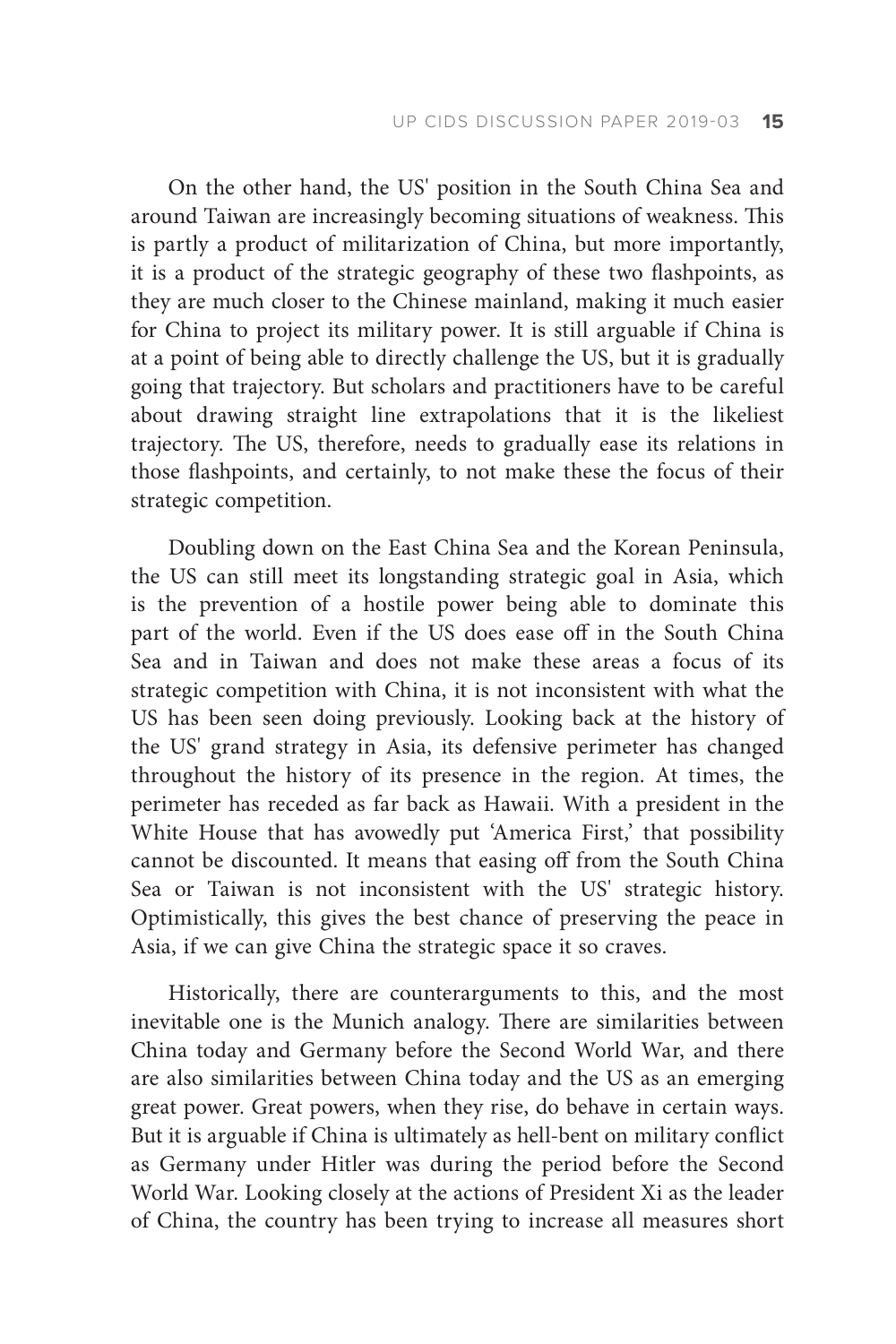of conflict to try to increase China's influence in this region. Others would suggest that by drawing inspiration from Acheson, this author has failed to read history closely enough. Remembering the Korean War back in the 1950s, Acheson gave a speech at the National Press Club in the US, where he outlined and spelled out the US Defensive perimeter and gave the signal for Joseph Stalin to give Kim Il-sung the green light to launch an invasion into South Korea, because the southern part of Korea was not included within Acheson's defense perimeter. This misunderstanding only highlights the importance of strategic clarity, because subsequently, the Truman administration decided to move and neutralize the Taiwan strait, which it had not included in its strategic perimeter, and to intervene in Korea because it was concerned that US credibility was being called in to question and that China and the Soviet Union may use it as an opportunity to dominate Asia. This historical example highlights why it is important to be clear about areas where the US and its allies are willing to assert themselves.

The final historically-inspired counterargument is that it is during times in which the US has felt least secure when it has actually pushed its defense perimeter furthest out—mostly westward. However, looking at the Vietnam experience and the way the US increased its defense perimeter when it felt insecurity, it is clear that it will be diluting its strength by devoting so much energy to a particular quagmire.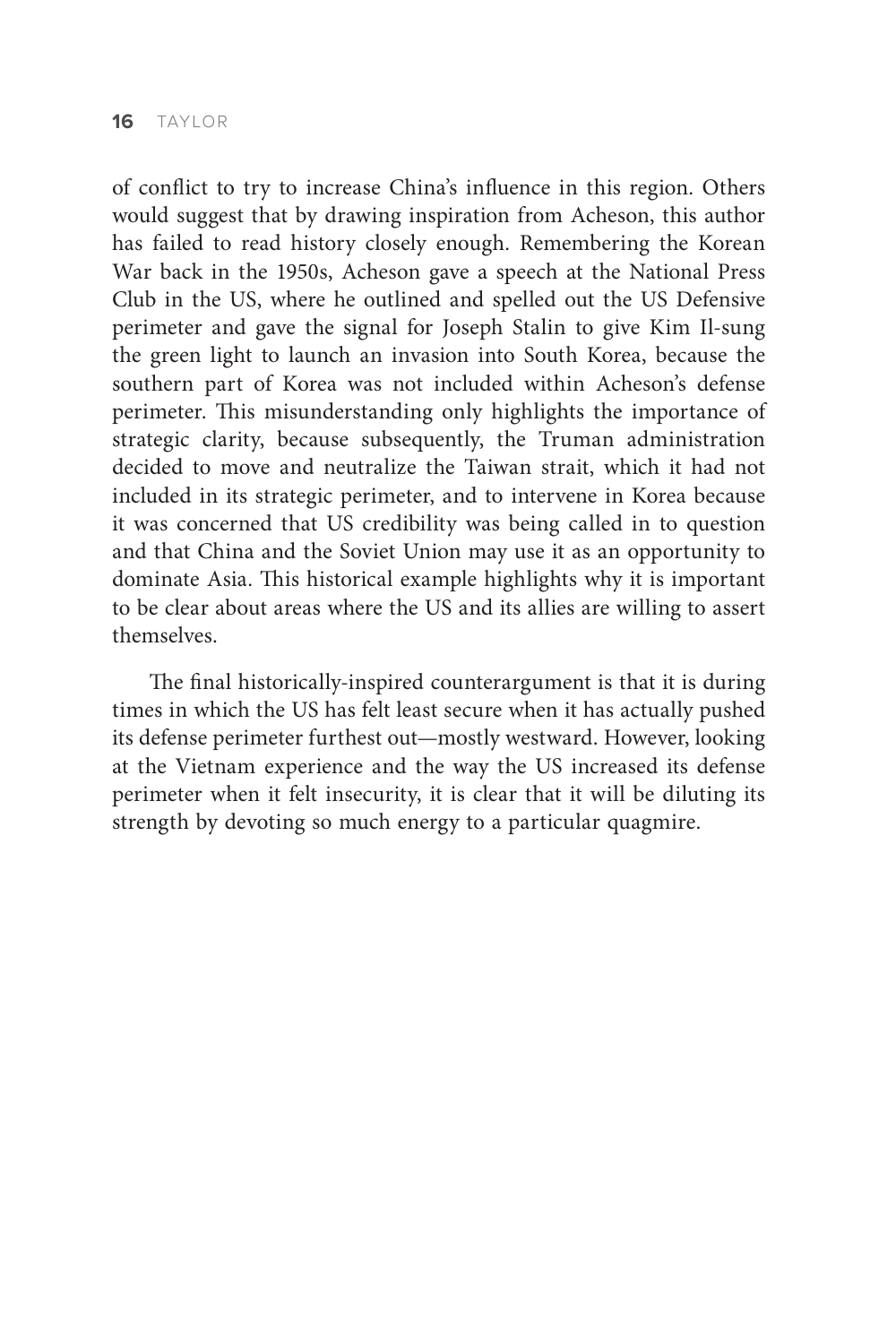## **References**

- Allison, Graham T. 2017. *Destined for War: Can America and China Escape Thucydides's Trap?* Boston: Houghton Mifflin Harcourt.
- Bell, Coral. 1971. *The Conventions of Crisis: A Study in Diplomatic Management.* Oxford Paperbacks, 276. London, New York: Oxford University Press for the Royal Institute of International Affairs.
- Clark, Christopher M. 2014. *The Sleepwalkers: How Europe Went to War in 1914.* New York: HarperCollins Publishers.
- Mearsheimer, John J. 2001. *The Tragedy of Great Power Politics.* New York: Norton.
- Taylor, Brendan. 2018. *The Four Flashpoints: How Asia Goes to War.*  Melbourne: La Trobe University Press.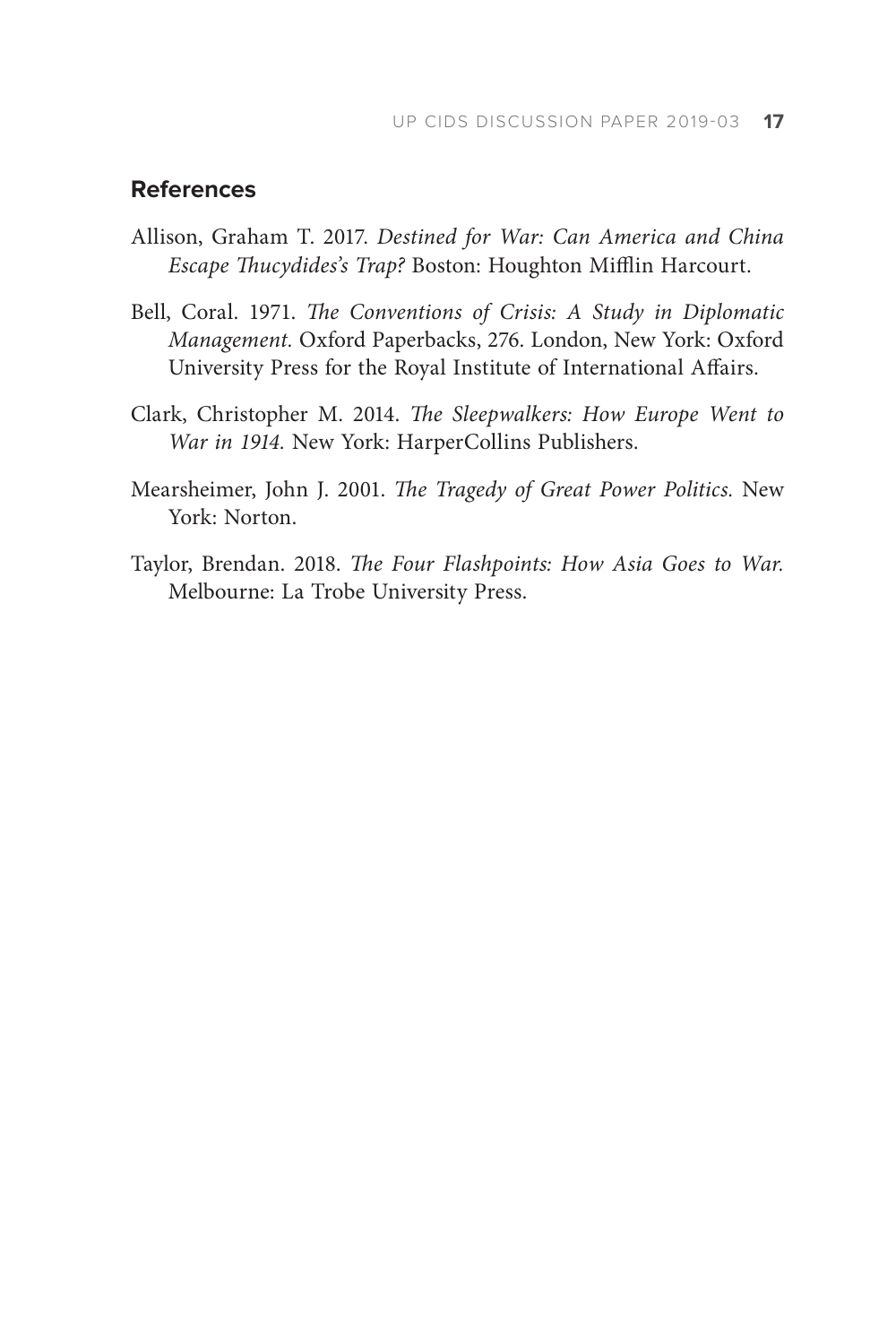Dr. Brendan Taylor is an Associate Professor at the Coral Bell School of Asia Pacific Affairs of the Australian National University (ANU). Specializing in great power strategic relations in the Asia-Pacific, economic sanctions, and regional security architecture, he previously served as Head of the Strategic and Defence Studies Centre from 2011.

Dr. Taylor holds a Ph.D. and Masters degree from the Australian National University and a Bachelor of Arts (Honors) degree from Waikato University in New Zealand. With a longstanding association at the ANU, Dr. Taylor has also held the positions of Interim Director of the Coral Bell School (October 2016–January 2018) and Head of the Strategic and Defence Studies Centre.

With his current research focusing on flashpoints in Asia, to be published as a book by Black Ink in 2018, Dr. Taylor is often sought as an expert on Asia-Pacific security, including China and North Korea. His other areas of research interest and expertise include Taiwan and the East China Sea, Asian security architecture such as the Shangri-La Dialogue and East Asia Forum, as well as the US-Australia alliance.

Seeking to produce work both academically credible and accessible to broader audiences, Dr. Taylor has featured in leading international journals, including the *Washington Quarterly*, *Survival*, and *International Affairs*. He has authored or edited five books, including *Australia as an Asia-Pacific Regional Power* and *Sanctions as Grand Strategy* for the Adelphi Series. His book *Australia's American Alliance*, co-edited with Stephan Frühling and Peter Dean has become required reading at the Australian Department of Defence and the US Pentagon.

Dr. Taylor has previously taught courses for the Strategic and Defence Studies Centre and is a regular media commentator.

<sup>\*</sup> Author profile from the Coral Bell School of Asia Pacific Affairs' Strategic and Defence Studies Centre (http://sdsc.bellschool.anu.edu.au/experts-publications/ experts/brendan-taylor)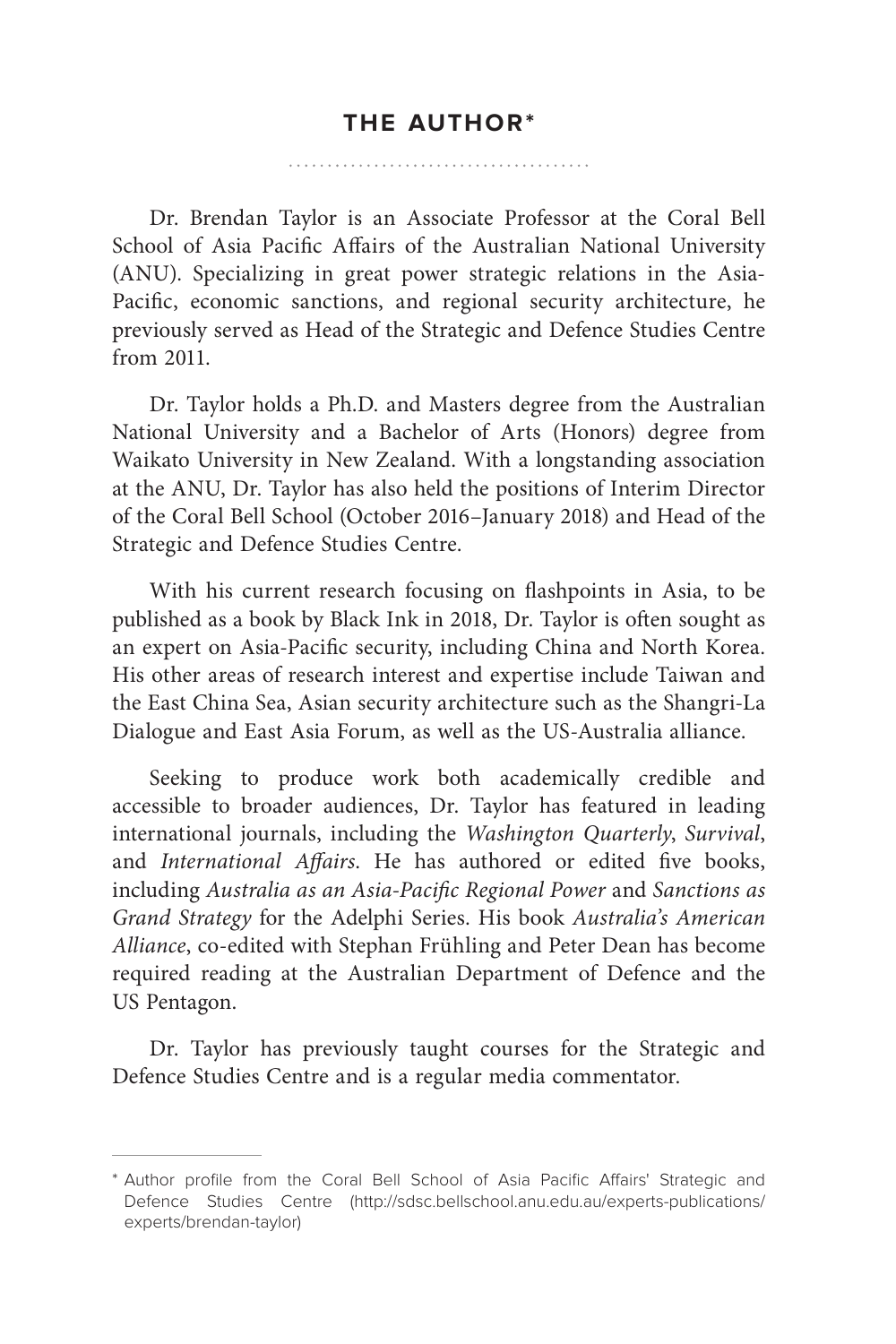#### **EDITORIAL RESPONSIBILITIES**

The Editor-in-Chief and the Program Editors ensure that the discussion papers contain research findings on issues that are aligned with the core agenda of the programs under the University of the Philippines Center for Integrative and Development Studies (UP CIDS).

The responsibility of the Editor-in-Chief and the Program Editors is towards high standards of scholarship, the generation of new knowledge that can be utilized for the good of the public, and the dissemination of such information.

#### **EDITORIAL BOARD**

**EDITOR-IN-CHIEF** Teresa S. Encarnacion Tadem

**PROGRAM EDITORS**

#### **EDUCATION AND CAPACITY BUILDING CLUSTER**

**EDUCATION RESEARCH PROGRAM** Dina S. Ocampo

**PROGRAM ON HIGHER EDUCATION RESEARCH AND POLICY REFORM** Fernando D. Paragas

**ASSESSMENT, CURRICULUM, AND TECHNOLOGY RESEARCH PROGRAM** Marie Therese Angeline P. Bustos

**PROGRAM ON DATA SCIENCE FOR PUBLIC POLICY** Fidel R. Nemenzo Jalton G. Taguibao

#### **DEVELOPMENT CLUSTER**

**PROGRAM ON ESCAPING THE MIDDLE-INCOME TRAP: CHAINS FOR CHANGE**

Karl Robert L. Jandoc Annette O. Pelkmans-Balaoing

**POLITICAL ECONOMY PROGRAM** Antoinette R. Raquiza Maria Dulce F. Natividad

**PROGRAM ON ALTERNATIVE DEVELOPMENT**

> Eduardo C. Tadem Karl Arvin F. Hapal

#### **SOCIAL, POLITICAL, AND CULTURAL STUDIES CLUSTER**

**PROGRAM ON SOCIAL AND POLITICAL CHANGE** Maria Ela L. Atienza Jorge V. Tigno

**ISLAMIC STUDIES PROGRAM** Macrina A. Morados

**STRATEGIC STUDIES PROGRAM** Herman Joseph S. Kraft Aries A. Arugay

**DECOLONIAL STUDIES PROGRAM** Marie Aubrey J. Villaceran Frances Antoinette C. Cruz

#### **LOCAL-REGIONAL STUDIES NETWORK**

**CORDILLERA STUDIES CENTER, UP BAGUIO**

Leah Enkiwe-Abayao

**CENTRAL VISAYAS STUDIES CENTER, UP CEBU** Belinda F. Espiritu

**EDITORIAL ASSOCIATES** Clarisse C. Culla • Ace Vincent P. Molo

The UP CIDS Discussion Paper Series is published quarterly by the University of the Philippines Center for Integrative and Development Studies through its Publications Unit.

Editorial Office: Lower Ground Floor, Ang Bahay ng Alumni, Magsaysay Avenue, University of the Philippines, Diliman, Quezon City 1101 Telephone: 981-8500 loc. 4266 to 68 / 435-9283 • Telefax: 426-0955 Email: cids@up.edu.ph / cidspublications@up.edu.ph